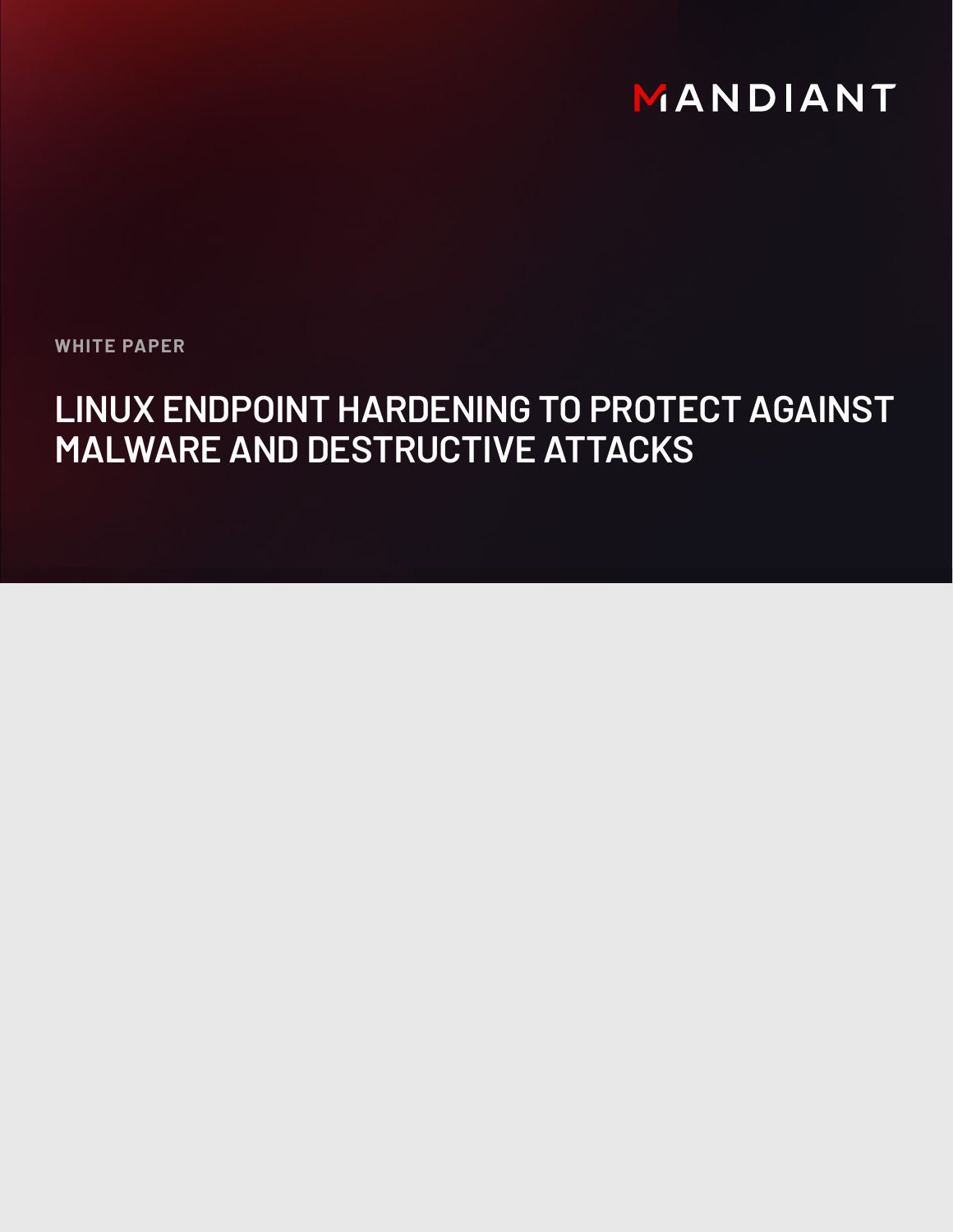## **Contents**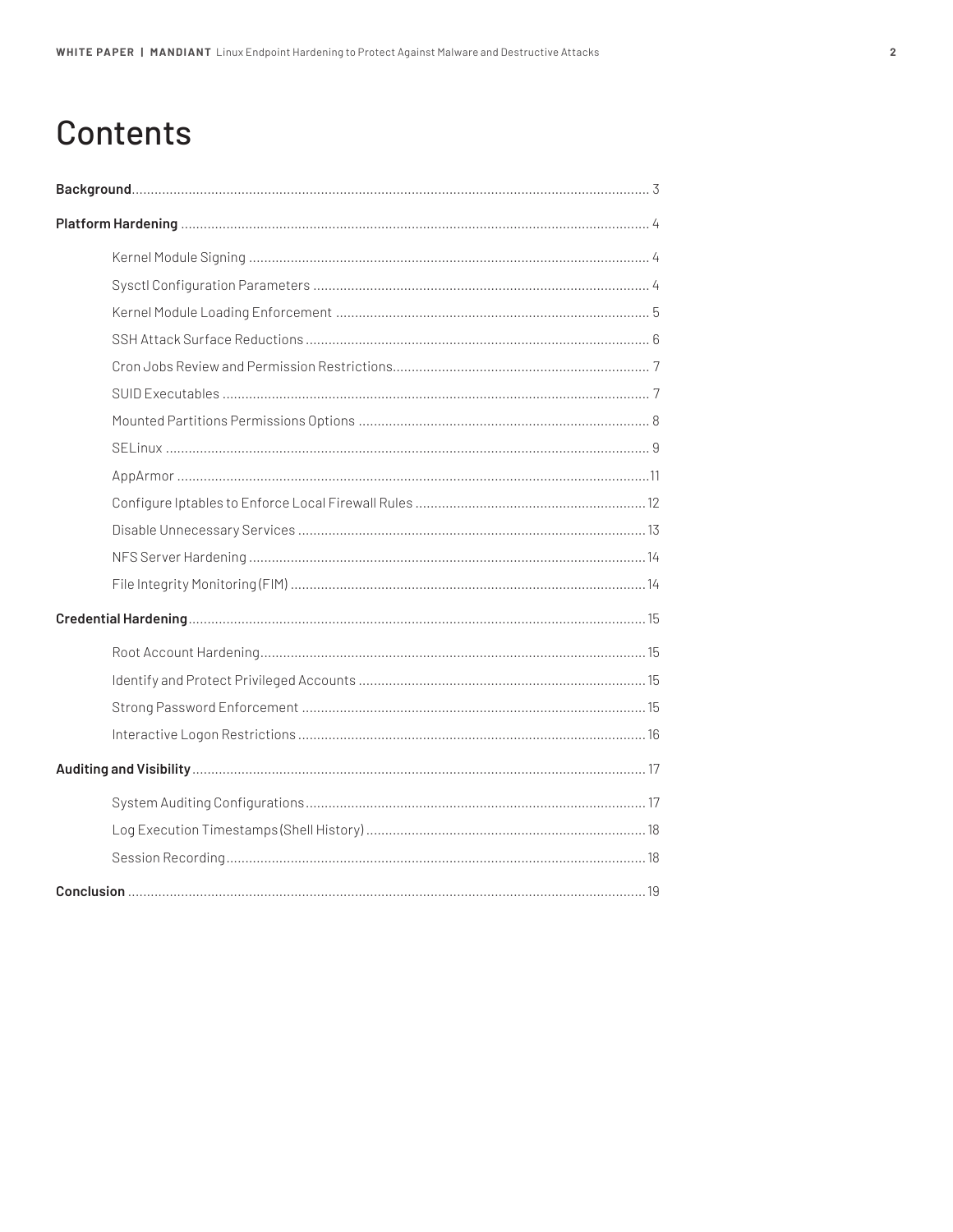## Background

The Linux operating system and supporting applications are becoming a prime target for adversaries. Linux is used as the operating system backend for many components that automate facets of critical infrastructure, on-premises and cloud-based technologies, and Internet of Things (IoT) devices.

This document provides recommendations to protect Linux endpoints against adversary techniques such as lateral movement, privilege escalation, and deploying rootkits or modified kernel modules that possess either a malicious or destructive capability. Drovorub (https:// media.defense.gov/2020/Aug/13/2002476465/-1/-1/0/CSA\_DROVORUB\_RUSSIAN\_GRU\_ MALWARE\_AUG\_2020.PDF) is an example of a Linux malware toolset that includes a kernel module rootkit that can be leveraged for command and control (C2) communications, file download and upload capabilities, and the execution of arbitrary commands.

Similar to Windows-based architectures, security protections need to be aligned for Linux endpoints to harden credentials, access methods, protect the kernel, and bolster auditing and visibility of activities.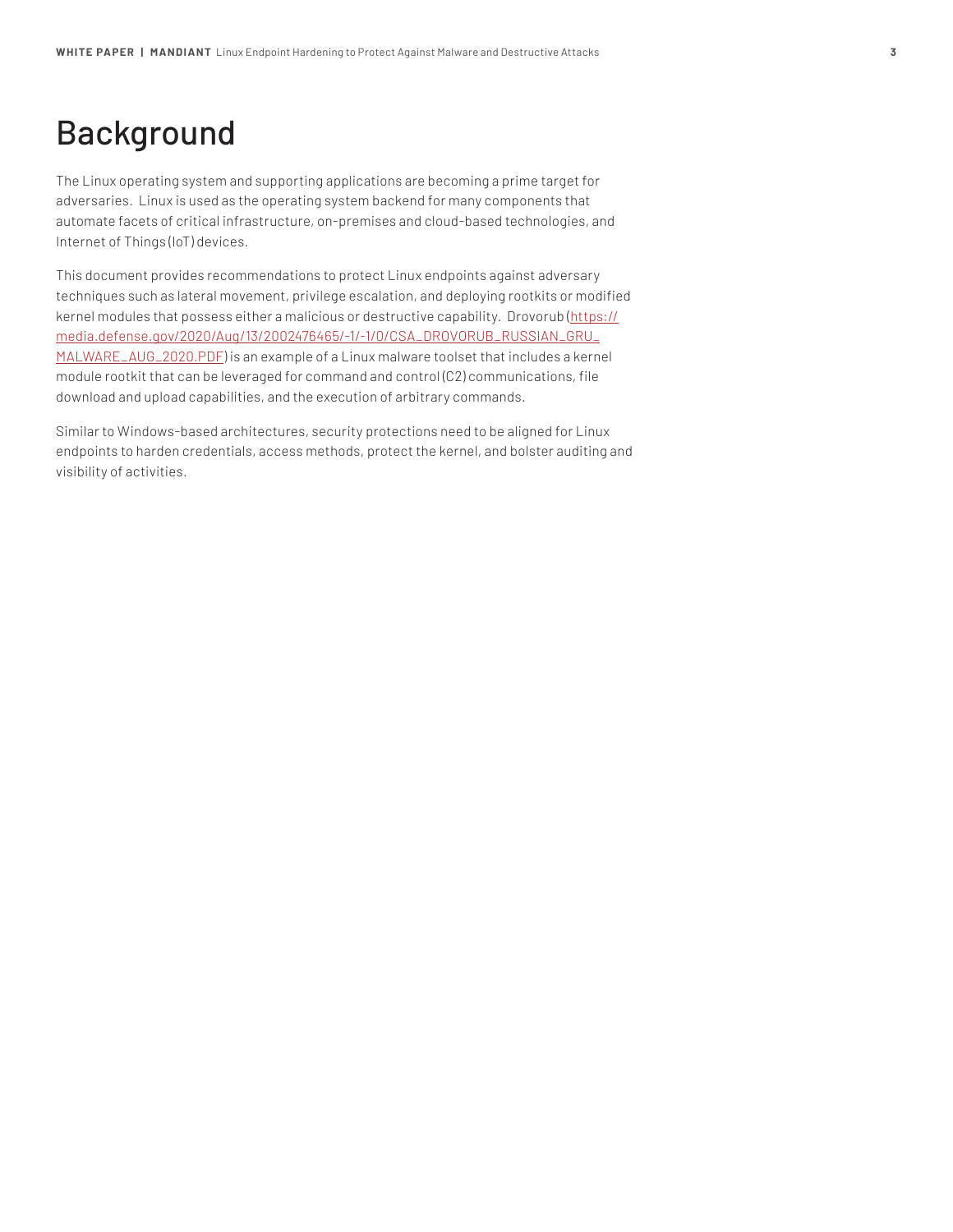## Platform Hardening

## **Kernel Module Signing**

As of Linux kernel version 3.7, signed kernel modules using digital signatures can be leveraged to enhance the security of Linux by preventing unsigned and untrusted modules from loading and running. Kernel module signing can be configured within the .config file as part of the CONFIG\_MODULE\_SIG configuration parameters. This type of trust chaining for kernel modules works in parallel with UEFI Secure Boot being enabled, which protects the bootloader and firmware.

Example methods which can be used to configure trust-chains and enforce kernel module signing are referenced in Table 1.

| TABLE 1. References to enable Secure Boot and Kernel Module Signing. |                                                                                                                                                                                                                  |  |
|----------------------------------------------------------------------|------------------------------------------------------------------------------------------------------------------------------------------------------------------------------------------------------------------|--|
| <b>Linux Distributions</b>                                           | Reference Links                                                                                                                                                                                                  |  |
| Linux Kernel                                                         | https://www.kernel.org/doc/html/v4.15/admin-quide/module-signing.html                                                                                                                                            |  |
| <b>Red Hat Enterprise Linux</b>                                      | https://access.redhat.com/documentation/en-us/red_hat_enterprise_linux/8/html/managing_monitoring_and_<br>updating_the_kernel/signing-kernel-modules-for-secure-boot_managing-monitoring-and-updating-the-kernel |  |
| Ubuntu                                                               | https://ubuntu.com/blog/how-to-sign-things-for-secure-boot                                                                                                                                                       |  |
| Fedora                                                               | https://docs.fedoraproject.org/en-US/Fedora/23/html/System_Administrators_Guide/sect-signing-kernel-modules-for-<br>secure-boot.html                                                                             |  |
| Gentoo                                                               | https://wiki.gentoo.org/wiki/Signed_kernel_module_support                                                                                                                                                        |  |
| Oracle                                                               | https://www.oracle.com/technical-resources/articles/linux/signed-kernel-modules.html                                                                                                                             |  |
| Debian                                                               | https://wiki.debian.org/SecureBoot                                                                                                                                                                               |  |

## Sysctl **Configuration Parameters**

Sysctl.conf is the main kernel configuration file on Linux systems. The sysctl -p command can be used to modify kernel parameters at runtime, which will s`tore the configuration parameters within the /etc/sysctl.conf file.

The /etc/sysctl.conf file can also be manually edited, with the added or removed parameters being loaded upon executing the sysctl -p command.

Example parameters to include within the /etc/sysctl.conf file to harden a Linux endpoint are referenced in Figure 1.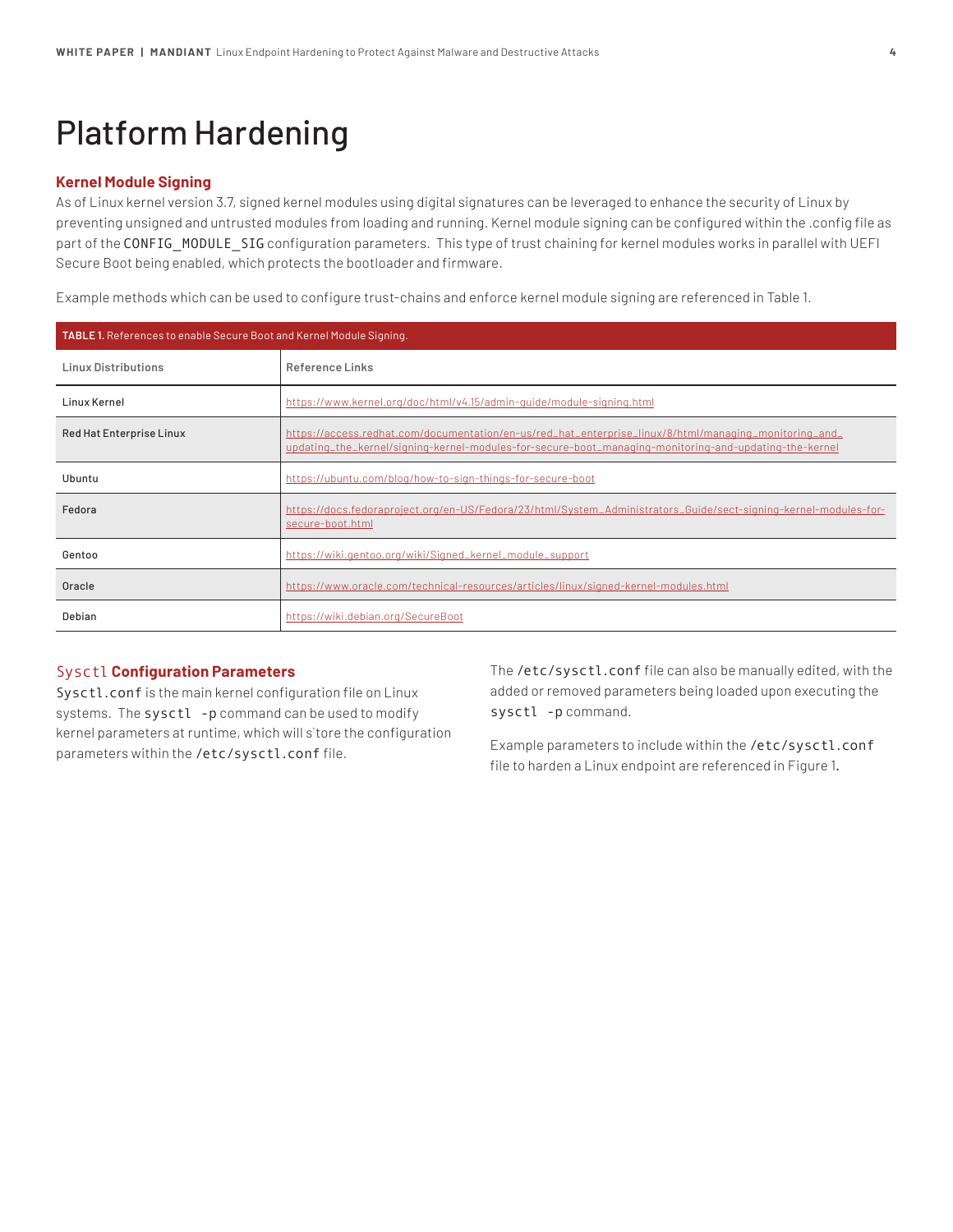```
# Disables IP forwarding
net.jpg .1p_{norm} forward = 0
# Disables packet redirect sending
net.ipv4.conf.all.send_redirects = 0
net.ipv4.conf.default.send_redirects = 0
# Does not accept source routing
net.ipv4.conf.default.accept_source_route = 0
net.ipv4.conf.default.accept_source_route = 0
# Enables reverse path filtering
net.ipv4.conf.all.rp_filter = 1
net.jpg3.conf.default.rp_filter = 1
# Disables IPv6 router advertisements
net.ipv6.conf.all.accept_ra = 0
net.ipv6.conf.default.accept_ra = 0
# Logs suspicious packets
net.ipv4.conf.all.log_martians = 1
net.ipv4.conf.default.log_martians = 1
# Controls the System Request debugging functionality of the kernel
kernel.sysrq = 0
# Controls whether core dumps will append the PID to the core filename (useful for debugging 
multi-threaded applications)
kernel.core_uses_pid = 1
# Enables TCP SYN Cookies
net.ipv4.tcp_syncookies = 1
# Enables SYN-flood protections
net.ipv4.tcp_synack_retries = 5
# Enables ExecShield protection
kernel.exec-shield = 2
# Enable full address space randomization
kernel.randomize_va_space = 2
```
**FIGURE 1.** Recommended sysctl configuration parameters.

#### **Kernel Module Loading Enforcement**

Within sysctl.conf, the Linux kernel can be configured to not allow for new modules to be loaded.

```
# Prevent new modules from loading
kernel.modules_disabled = 1
```
**FIGURE 2.** Setting to disable new kernel modules from loading using sysctl.

Another option for setting this configuration is referenced within Figure 3.

#### echo 1 > /proc/sys/kernel/modules\_disabled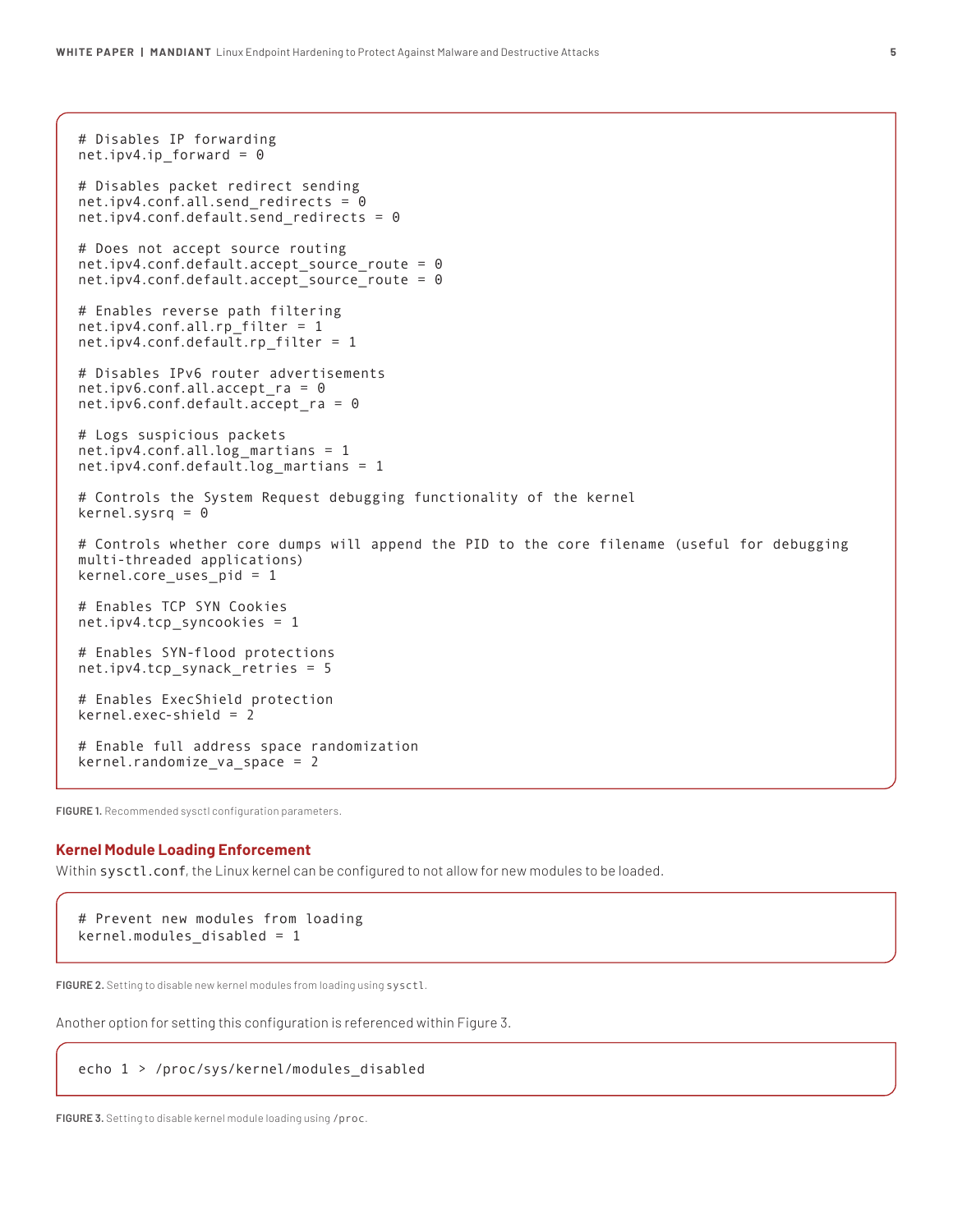To change this configuration back to the default setting, the kernel.modules\_disabled setting can be configured back to "0" - and a reboot will need to occur.

While this configuration can certainly reduce the attack surface from an adversary loading malicious kernels (e.g., rootkits), this can also impact legitimate applications that would need to be loaded after the hardened configuration is enforced.

**Note:** Some modules are not loaded at boot time – and may be loaded as part of normalized system operations. To ensure that legitimate and authorized modules can still be loaded, modules can be defined either within the /etc/modules-load.d file or within a startup script (Figure 4).

```
#!/bin/sh/
sleep <value>
insmod <module1> <module2> <module3>
echo 1 > /proc/sys/kernel/modules_disabled
```
**FIGURE 4.** Example startup script to load trusted modules.

## **SSH Attack Surface Reductions**

Secure Shell (SSH) is a commonly used method to access and administer Linux endpoints. Adversaries often use SSH to gain initial access, maintain persistence, and laterally move.

Organizations should define policies and procedures to harden SSH access methods for Linux endpoints. The following recommendations should be considered:

- Least privileged access should be enabled for all SSHaccessible accounts and groups, especially for automated processes and remote access.
- To limit SSH access to Linux endpoints for only authenticated non-root user accounts, set PermitRootLogin to "No" in the /etc/ssh/sshd\_config file.
- Implement user or group level restrictions for SSH access to Linux endpoints through AllowUser, AllowGroup, DenyUser, DenyGroup settings defined within the /etc/ssh/sshd\_config file.
- AuthenticationMethods configuration parameters in the /etc/ssh/sshd\_config file can be used to specify authentication methods that can be utilized. Organizations should consider defining more than one authentication method in order to enforce a type of multi-factor authentication (MFA) for accessing Linux endpoints.
- Cryptographic public key-based authentication (PKI) should be configured along with a strong password to enable a form of MFA to harden authentication access to a Linux endpoint when SSH is required.

For this configuration, all users would need to create public and private key pairs, and the keys would need to be added to the endpoint before key-based authentication is enforced. The example configuration (Figure 5) within the /etc/ssh/ sshd config file will require a user to perform both passwordbased and key-based authentication, enforcing a form of MFA for connecting to the endpoint.

## AuthenticationMethods publickey,password

**FIGURE 5.** Require both public key and password-based authentication.

• Host-based firewalls should be enforced to limit origination addresses that can connect to the SSH service on an endpoint. This is strongly recommended for any Linux endpoints that have SSH services exposed to the Internet or untrusted locations. Iptables and nftables are Linux utilities that can be used to configure IP packet filtering and limit SSH access from a specific set of systems.

Alternatively, TCP wrappers could be used to implement packet filtering and limit origination systems that can access SSH services on Linux endpoints. TCP wrappers work by configuring two files: /etc/hosts.allow and /etc/hosts.deny. It is recommended to add "ALL" hosts to the hosts.deny file and only the specific authorized hosts to the hosts.allow file.

- If there is not a requirement to use X11 applications, set X11Forwarding to "No" in the /etc/ssh/sshd\_config file.
- To limit the number of authentication attempts, set the MaxAuthTries setting to "4" in the /etc/ssh/sshd\_config file.
- Set ClientAliveInterval between 300-900 seconds (5- 15 minutes) in the /etc/ssh/sshd\_config file and set ClientAliveCountMax to "1".
- To limit the risk of backdoor capabilities, set AllowTcpForwarding to "No" in the /etc/ssh/sshd\_config file.
- To enhance auditing and visibility, set LogLevel to VERBOSE in the in /etc/ssh/sshd\_config file.
- To disable accounts with empty passwords from being able to login, set PermitEmptyPasswords to "No" in the /etc/ssh/ sshd\_config file.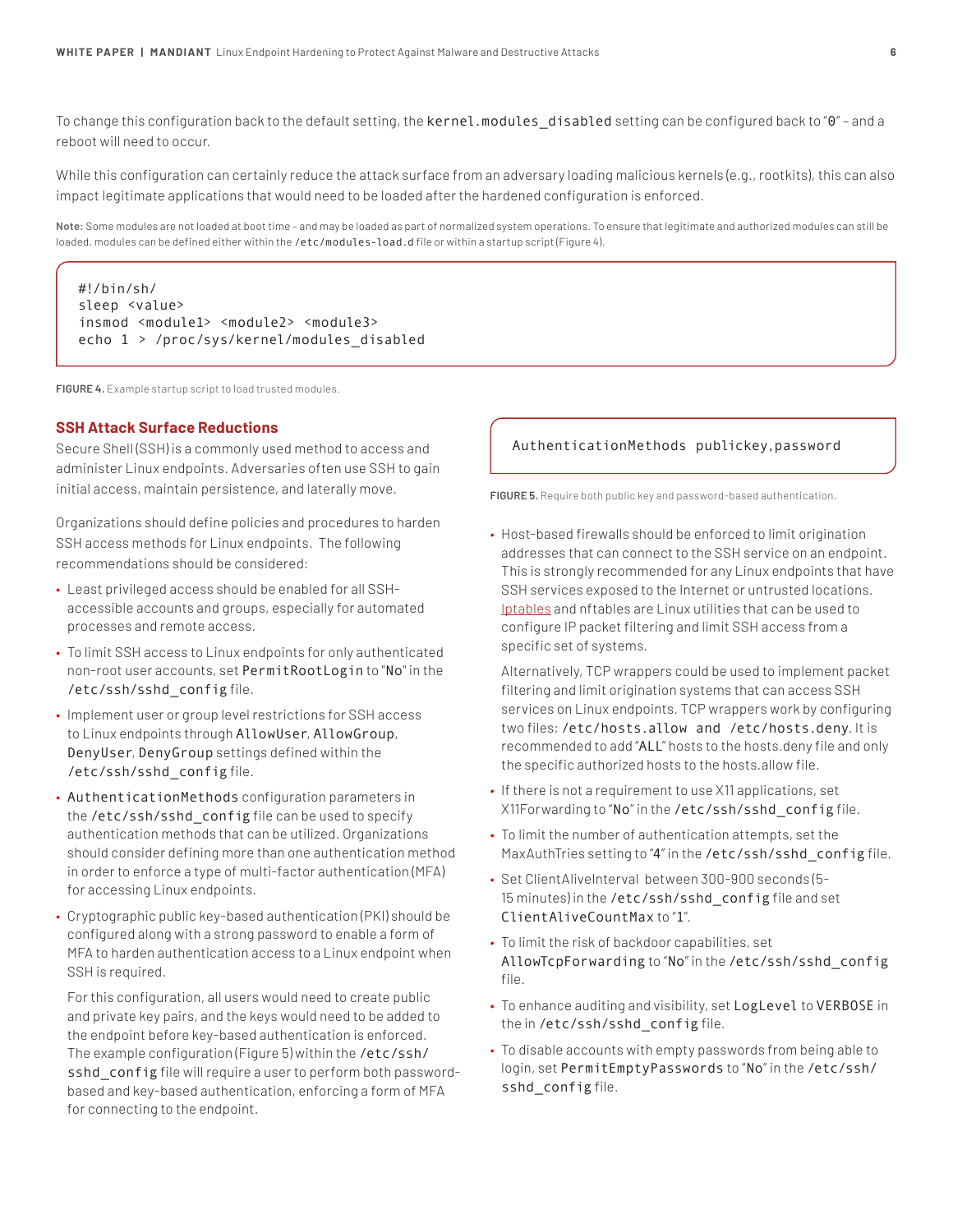## **Cron Jobs Review and Permission Restrictions**

Cron jobs are used to set scheduled tasks on a Linux endpoint. Cron jobs are often used by adversaries to establish a form persistence or to elevate permissions by invoking processes or modules to run within the context of the system. Organizations should review and enforce visibility for cron jobs configured on Linux endpoints.

The command referenced in Figure 6 can be used to list all the cron jobs lon a Linux endpoint for a specific user:

crontab -u <username> -l

**FIGURE 6.** Listing Cronjobs for a user.

The commands referenced in Figure 7 can be used to list all the cron jobs configured on an endpoint:

```
cat /etc/crontab
ls -al /etc/cron.d
ls -al /etc/cron.hourly/
ls -al /etc/cron.daily/
ls -al /etc/cron.weekly
ls -al /etc/cron.monthly/
```
**FIGURE 7.** List all the cron jobs listed on a system.

The specific parameters associated with a cron job should also be reviewed, including any binaries or modules that re configured for execution, as these files should only be writable by the root user. The full permissions for any executable files configured as part of a cron job can be listed by using the command referenced in Figure 8.

## ls -al <path of the binary>

**FIGURE 8.** Full permission listing for a binary.

Additionally, cron job file permissions should be reviewed. Read access to cron files could provide adversaries with the ability to gain insight on jobs that run on the endpoint, and could provide a method to gain unauthorized privileged access or create binaries or modules that will "blend in" with expected activities. Write access to cron files could provide unprivileged users with the ability to elevate privileges.

The command referenced in Figure 9 determines if the /etc/ crontab file has the correct permissions.

stat -c "%a %u %g" /etc/crontab | egrep -v ".00 0 0"

**FIGURE 9.** Command to verify permissions of /etc/crontab.

If the above command emits no output, then the system is configured as recommended.

The command referenced in Figure 10 determines if the /etc/ cron.d directory has the correct permissions.

stat -c "%a %u %g" /etc/cron.d | egrep -v ".00 0 0"

**FIGURE 10.** Command to verify permissions of /etc/cron.d.

If the above command emits no output, then the system is configured as recommended.

The commands referenced in Figure 11 will restrict access for non-root accounts to the /etc/crontab file and the /etc/ cron.d directory.

```
chown root:root /etc/crontab
chmod og-rwx /etc/crontab
chown root:root /etc/cron.d
chmod og-rwx /etc/cron.d
```
**FIGURE 11.** Command to restrict read/write access to non-root accounts for cron files and directory.

### **SUID Executables**

SUID (set owner USER ID on execution) is a file permission that can be configured so that files will execute under the permissions of the file owner. Files with SUID permissions are often used by adversaries to escalate privileges and perform malicious activities on a system. Although there are legitimate reasons to have a binary with SUID, it is important to identify and review SUID binaries on a regular basis.

Organizations should review all files on Linux endpoints that have the SUID bit set. Checking SUID should be part of the regular review process including post update/installation activity.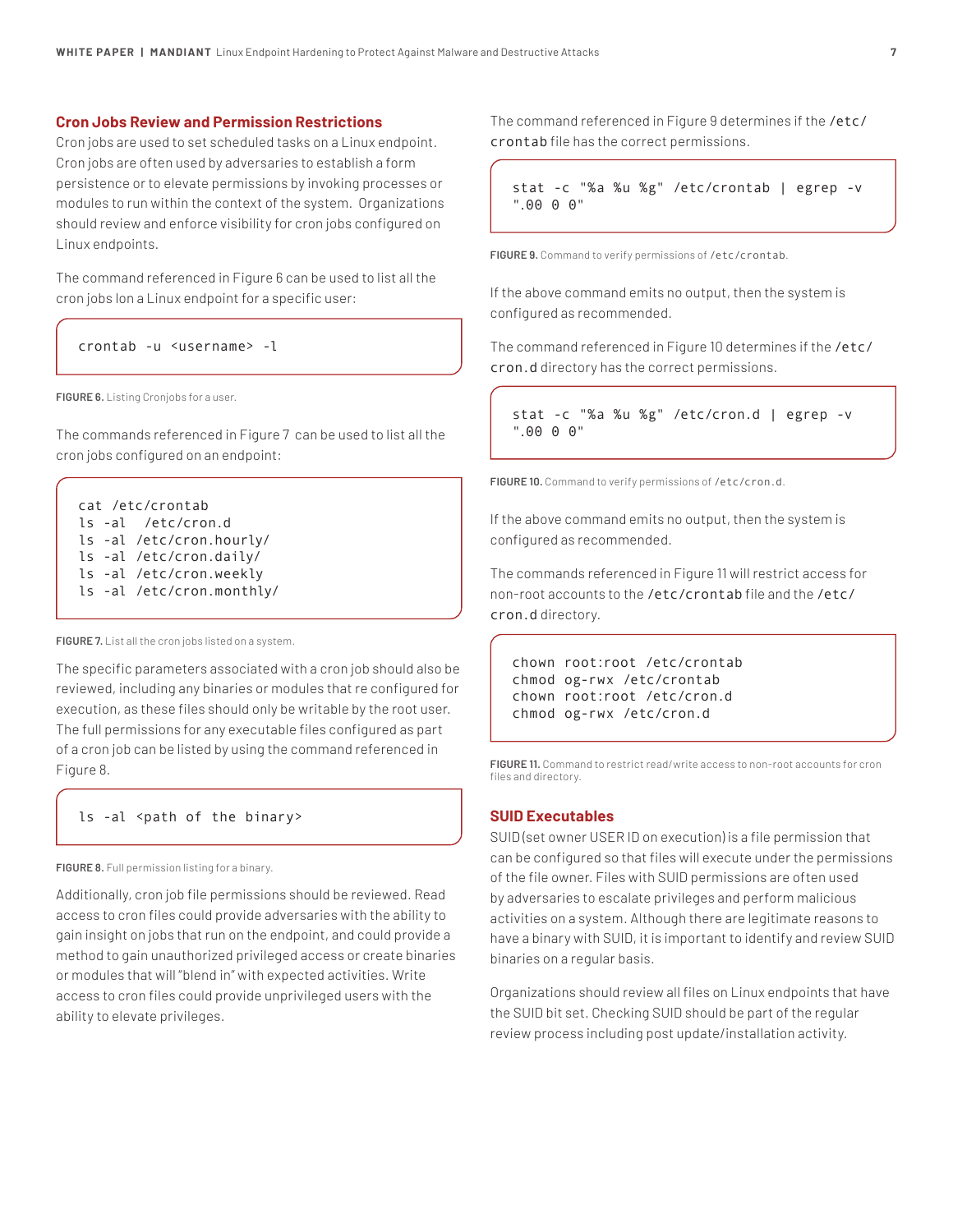The commands referenced in Figure 12 can be used to search for SUID executables on a Linux endpoint.

```
find / -perm -u=s -type f 2>/dev/null
df --local -P | awk '{if (NR!=1) print $6}
find <partition> -xdev -type f -perm -4000
```
**FIGURE 12.** Commands to search for SUID executables.

The list of identified files should be reviewed for any binary that may allow a user to escalate privileges to root. Any file editor, compiler, or interpreter that can be used to read or overwrite a file should also be reviewed. If not required, SUID permissions should be removed for identified files.

## **Mounted Partitions Permissions Options**

Once an adversary gains a foothold on a compromised endpoint with non-privileged access, as part of reconnaissance, an adversary may look for partitions with weak or misconfigured permission settings with the goal of executing binaries from storage locations for potential privilege escalation or lateral movement.

Organizations should review the existing configured options on mount points and evaluate the following conditions:

• Temporary storage mount points (e.g., /tmp, /var/tmp, dev/ shm, removable media), especially world-writable directories, should be restricted from running executable binaries and from creating setuid files to avoid non-root users executing

privileged programs or introducing potentially malicious software on the endpoint. Blocking the execution of binary files and creation of setuid files can be done by using "noexec" and "nosuid" mount options.

- Temporary storage mount points are not intended to support block or character special device files, and users should be restricted from creating these filetypes. Executing character or block special device filetypes from file systems increase the opportunity for unprivileged users to elevate permissions. Blocking the creation of special device filetypes can be accomplished using the "nodev" mount option.
- Directories (e.g., /var/log, /var/log/audit) where log data is usually stored are recommended to have a separate partition configured to protect against resource exhaustion issues (where logs can significantly grow), is minimal, and the storage capacity is sized appropriately, creating a separate partition can be planned at a later stage or during a scheduled maintenance window.

| TABLE 2. Recommended mount point options. |                                                 |  |
|-------------------------------------------|-------------------------------------------------|--|
| Mount Point                               | Mount Options                                   |  |
| /tmp                                      | nosuid, noexec, nodev                           |  |
| /home                                     | nodev                                           |  |
| /dev/shm                                  | nosuid, noexec, nodev                           |  |
| /var                                      | defaults                                        |  |
| /var/log                                  | defaults (nosuid, noexec, nodev - can be added) |  |
| /var/tmp                                  | nosuid, noexec, nodev                           |  |
| /var/log/audit                            | defaults (nosuid, noexec, nodev - can be added) |  |
| Any Removable Media Partition             | nosuid, noexec, nodev                           |  |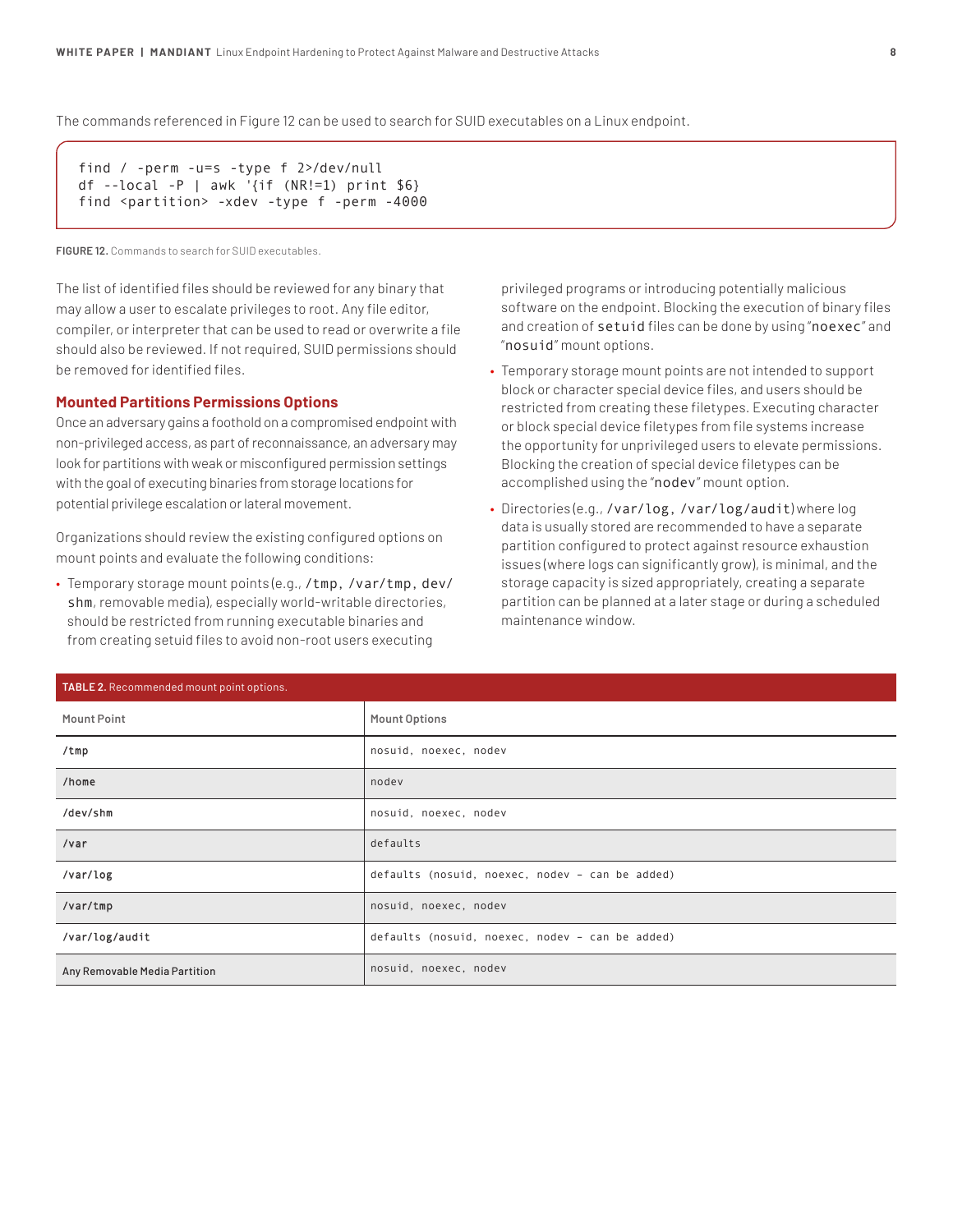Focus should be aligned with the following options being assigned to temporary storage mount points (e.g., /tmp, /var/tmp, dev/ shm, removable media):

- noexec: does not allow for direct execution of any binaries on the mounted filesystem.
- nodev: does not interpret character or block special devices on the file system.
- nosuid: does not allow set-user-identifier or set-groupidentifier bits to take effect.

To verify what options a mounted filesystem is utilizing, the mount command can be leveraged. It is also possible to include the grep command to limit the output for a particular mount point (Figure 13).

mount | grep /tmp /usr/.tempdisk on /tmp type ext4 (rw,nosuid,nodev,noexec,relatime)

FIGURE 13. Verifying the mount options for / tmp mount point.

The output from the mount command will display the currently mounted filesystems, the filesystem type the device is mounted as, and the options that are utilized.

If the recommended options are not present for the mount point, then organizations should configure the file system table (/etc/fstab) to add the recommended options for the associated mount points.

**Note:** If the mount points referenced in Table 2 do not exist, evaluate the feasibility to create another partition, mount it, and then apply the recommended options. When modifying an existing folder (e.g., /var/log) it is advisable to bring the system to emergency mode by ensuring that auditd is not running.

## **SELinux**

SELinux is a Mandatory Access Control (MAC) security module for Red Hat Enterprise Linux (RHEL) and CentOS. SELinux can control access based on labels assigned to files and processes. Labels are configured in the form of user:role:type:level.

To verify if SELinux is installed and configured, the sestatus command can be leveraged. Additionally, the getenforce command can be leveraged to determine the configuration state of SELinux.

## **SELinux Modes**

The configuration of SELinux is managed within the /etc/ selinux/config file. Within the configuration file, SELinux can be configured based upon the following modes:

**• Enforcing:** SELinux security policies are enforced for each system call. All actions will be logged to /var/log/audit/ audit.log.

# Command to set SeLinux to Enforcing mode sudo setenforce 1

# Parameters to add to the /etc/selinux/ config file SELINUX=enforcing

**FIGURE 14.** SELinux enforcement mode.

**• Permissive:** SELinux prints warnings instead of enforcing. All actions will be logged to /var/log/audit/audit.log.

# Command to set SeLinux to Enforcing mode sudo setenforce 0

# Parameters to add to the /etc/selinux/ config file SELINUX=permissive

**FIGURE 15.** SELinux permissive mode.

**• Disabled:** No SELinux policies are loaded. No actions will be logged

# Parameters to add to the /etc/selinux/ config file SELINUX=disabled

**FIGURE 16.** SELinux disabled mode.

**Note:** A system restart is required to switch between SELinux modes.

If SELinux is not already running in "Enforcing" mode, it is recommended to first configure SELinux in "Permissive" mode and ensure that autolabeling is enforced (Figure 17) upon reboot.

### touch /.autorelabel

**FIGURE 17.** Autolabeling command.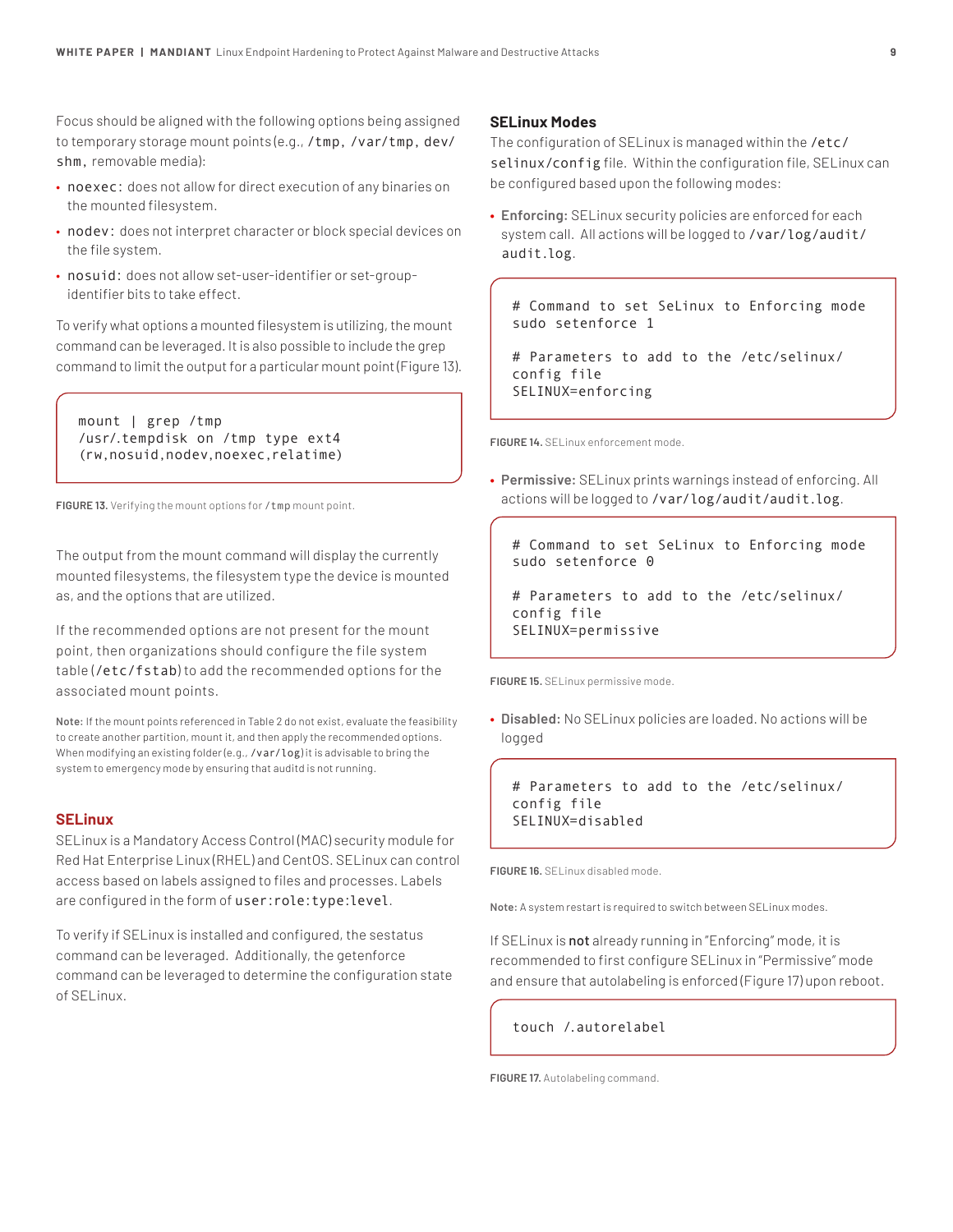## **SELinux Policies**

An SELinux policy is a set of rules that define the directories, files, and ports that can be accessed by a process or application. SELinux polices can be created either automatically or manually.

Targeted mode within the /etc/selinux/config file is the default mode for SELinux. In this mode, SELinux targets only selected processes that exist in configured domains.

## **SELinux Context**

To make access control decisions, SELinux uses "context" to identify the associated resources relevant to an application or process. Context is the collection of security related information assigned to each object (e.g., directory, file, process, port).

## system\_u:object\_r:net\_conf\_t:s0

**FIGURE 18.** SELinux context format.

- The command ls –Z will display the SELinux security context files.
- The command ps –efZ will display the SELinux security context for running processes.
- The command id –Z will display the SELinux security context for users.

SELinux uses four context parameters that are enforced by policies:

**• Users:** Every account, process, or application in Linux can be linked to one "SELinux user" mapping.

To change a user association to a different SELinux user mapping, the command referenced in Figure 19 can be leveraged:

## semanage login -a -s <SELinux-User> <account>

**FIGURE 19.** SELinux user context change command.

**• Roles:** Defines what an SELinux user can do with an object in a specified domain or type. To check what domains or types a specific role can access, the seinfo command can be leveraged (Figure 20).

seinfo -<role>\_r -x

**FIGURE 20.** SELinux role association command.

**• Type / Domain:** Logical grouping of objects (type) or processes (domain) to apply permissions.

To change the SELinux context for objects or processes, the chcon command can be leveraged (Figure 21).

#### chcon -t <type-name>\_t <file path / name>

**FIGURE 21.** SELinux type modification command example.

**• Sensitivity:** Defines multiple levels of security between level c0 and c3. This context is used only when the SELinux policy type is set to MLS mode (non-default).

## **SELinux Modules**

SELinux uses modules to load permission configurations. To view the list of loaded modules, the command referenced in Figure 22 can be leveraged.

sudo semodule -l

**FIGURE 22.** Command to view the list of SELinux loaded modules.

The commands referenced in Figure 23 can be leveraged to control modules.

```
# Disable a module
semodule -d <Module Name>
# Enable a module
semodule -e <Module Name>
```
# Remove a module semodule -r <Module Name>

**FIGURE 23.** Commands to manage SELinux loaded modules.

For additional information about SELinux, reference: https://access.redhat.com/documentation/en-us/red\_hat\_ enterprise\_linux/7/html/selinux\_users\_and\_administrators\_ guide/index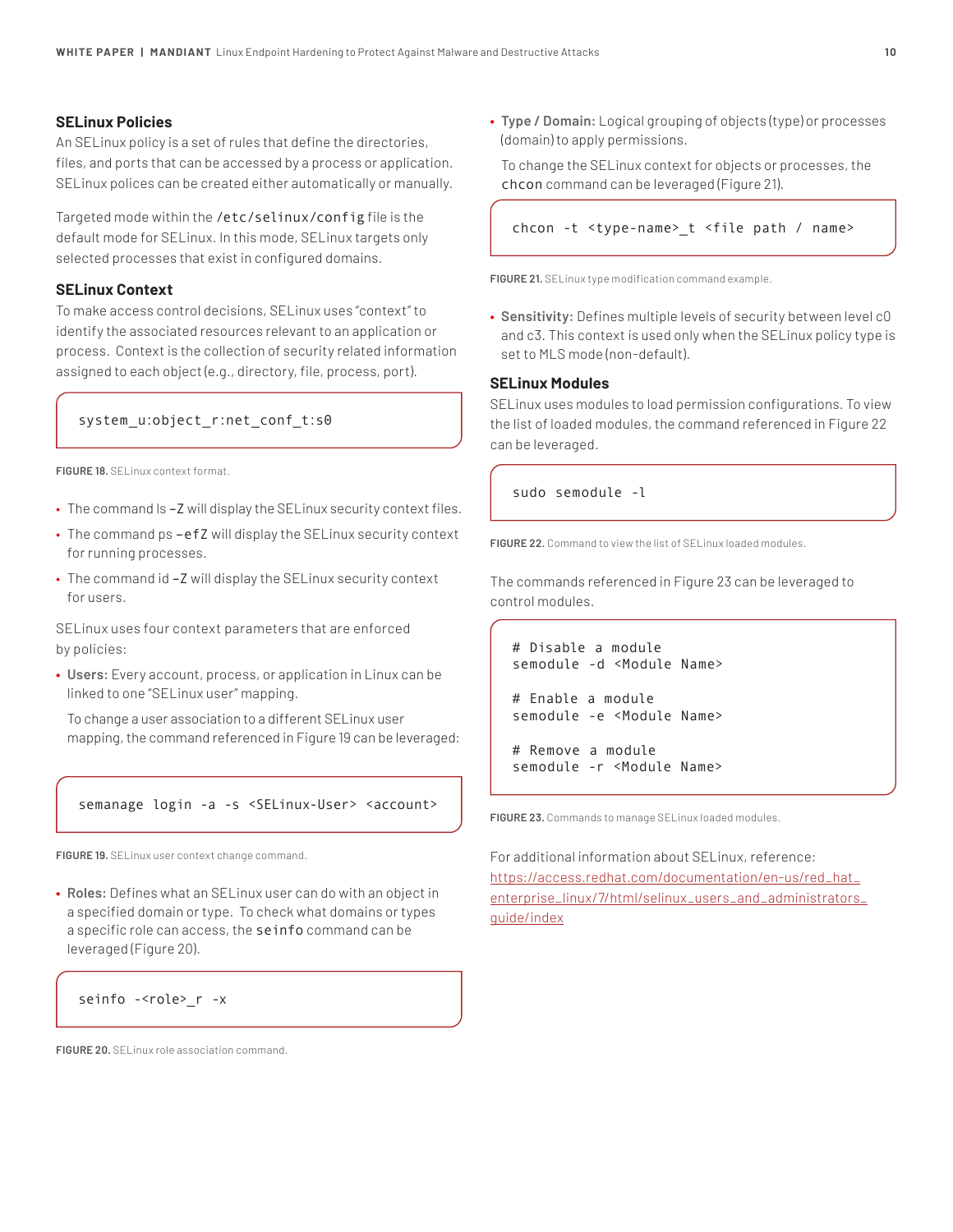## **AppArmor**

AppArmor is another method to apply MAC for Ubuntu and SuSE Linux systems. Unlike SELinux, with AppArmor, MAC rules for applications are applied by file paths instead of within security contexts (labels). AppArmor works by profiling an application to determine what an application needs to access, and the capabilities required to function as part of normal baselined operations.

AppArmor profiles can allow capabilities like network access, raw socket access, and the permission to read, write, or execute files based on matching paths. Profiles (stored in the /etc/apparmor.d directory) can also be configured and customized based upon specific permissions required by an application. Profiles can run in "complain mode" or "enforce mode."

- Enforce mode (default setting for the profiles that come with Ubuntu) prevents applications from taking restricted actions.
- Complain mode allows applications to take restricted actions and creates a log entry recording the action within /var/log/ messages.

To install AppArmor, the command referenced in Figure 24 can be leveraged.

sudo apt install apparmor

**FIGURE 24.** Command to install AppArmor

To verify if AppArmor is running and configured, the command referenced in Figure 25 can be leveraged.

apparmor\_status

**FIGURE 25.** Command to verify if AppArmor is installed and configured.

For any profiles that are not configured for "enforce mode", the commands reference in Figure 26 can be leveraged.

```
# specific profile
sudo aa-enforce /path/to/bin
```
# all profiles sudo aa-enforce /etc/apparmor.d/\*

**FIGURE 26.** Command to verify if AppArmor is installed and configured.

**Note:** The aa-complain command can be substituted to change the profiles from "enforce mode" to "complain mode".

The apparmor\_parser command can be used to load a profile into the kernel. It can also be used to reload a currently loaded profile (-r option) after modifying it to have the changes take effect (Figure 27).

# reload a profile: sudo apparmor\_parser -r /etc/apparmor.d/ profile.name

# reload all profiles: sudo systemctl reload apparmor.service

**FIGURE 27.** Commands to reload an AppArmor profile.

The /etc/apparmor.d/disable directory can be used along with the apparmor parser -r option to disable a profile (Figure 28).

```
sudo ln -s /etc/apparmor.d/<profile.name> /
etc/apparmor.d/disable/
sudo apparmor_parser -r /etc/
apparmor.d/<profile.name>
```
**FIGURE 28.** Commands to disable an AppArmor profile.

To disable AppArmor and unload the kernel module, the commands referenced in Figure 29 can be leveraged:

sudo systemctl stop apparmor.service sudo update-rc.d -f apparmor remove

**FIGURE 29.** Commands to unload the AppArmor kernel module.

To re-enable AppArmor, the commands referenced in Figure 30 can be leveraged.

sudo systemctl start apparmor.service sudo update-rc.d apparmor defaults

**FIGURE 30.** Commands to re-enable AppArmor.

For additional information about AppArmor, reference: https://ubuntu.com/server/docs/security-apparmor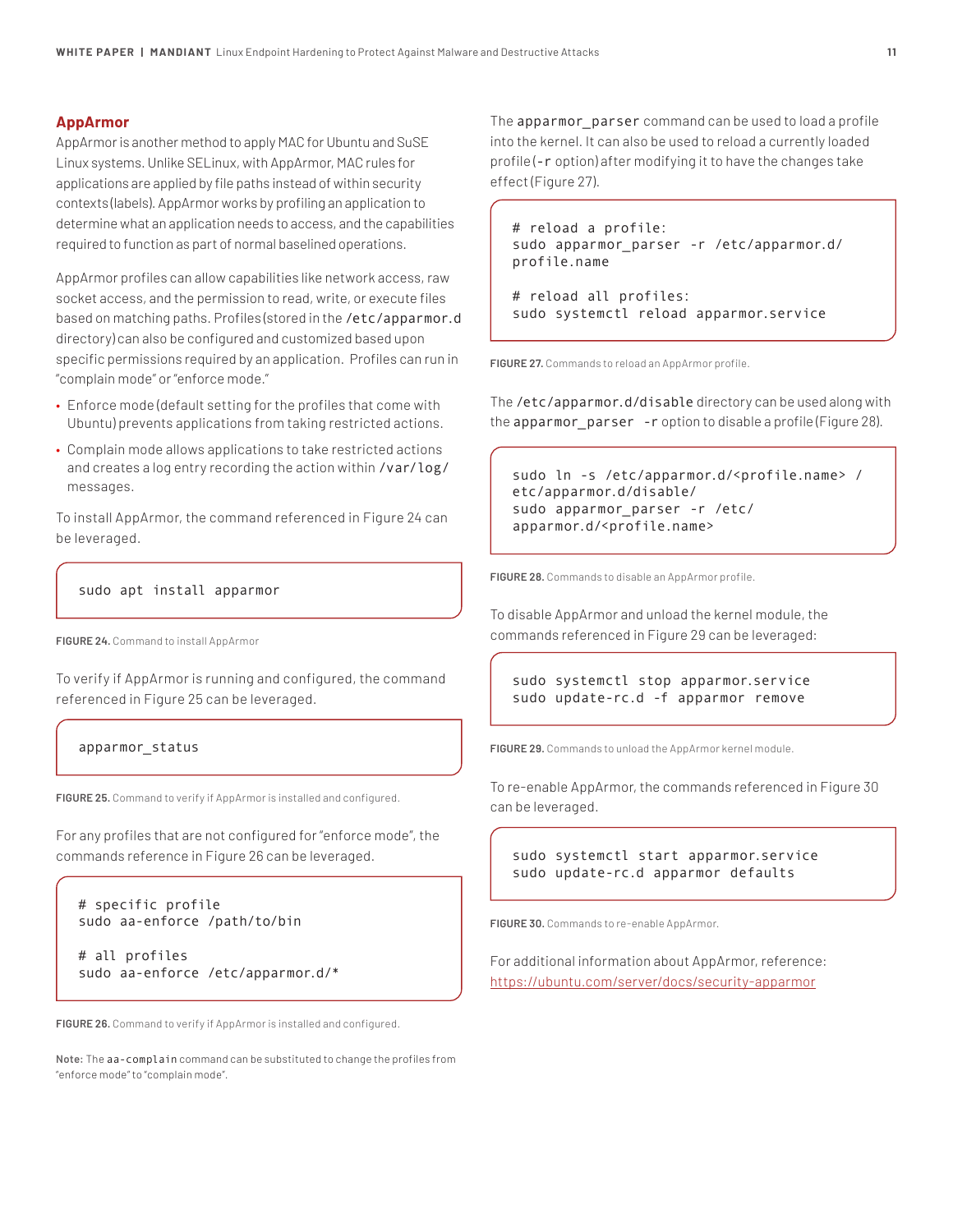#### **Configure Iptables to Enforce Local Firewall Rules**

Iptables is the local firewall enforcement control for Linux endpoints. Iptables configurations can be leveraged to control both inbound and outbound layer 3 communications in Linux.

Figure 31 contains example commands to configure specific conditions using iptables in Linux.

# List iptables rules sudo iptables -L -v -n # Flush command to clean-up iptables rules iptables –flush # Modify the default chain policy to DROP (default = ACCEPT) iptables -P INPUT DROP iptables -P FORWARD DROP iptables -P OUTPUT DROP # Note: When DROP is configured for both INPUT and OUTPUT, for every defined communication flow, two (2) rules (one for incoming and one for outgoing) must be configured. # Only allow Inbound SSH from a specific subnet iptables -A INPUT -i eth0 -p tcp -s <XXX.XXX.XXX.XXX/XX> --dport 22 -m state --state NEW,ESTABLISHED -j ACCEPT iptables -A OUTPUT -o eth0 -p tcp --sport 22 -m state --state ESTABLISHED -j ACCEPT # Only allow Outbound SSH to a specific subnet iptables -A OUTPUT -o eth0 -p tcp -d < XXX.XXX.XXX.XXX/XX> --dport 22 -m state --state NEW,ESTABLISHED -j ACCEPT iptables -A INPUT -i eth0 -p tcp --sport 22 -m state --state ESTABLISHED -j ACCEPT # Block a specific IP address Inbound iptables -A INPUT -s <XXX.XXX.XXX.XXX> -j DROP # Block a specific IP address Outbound iptables -A OUTPUT -d <XXX.XXX.XXX.XXX> -j DROP # Block a specific IP address and port Outbound iptables -A OUTPUT -p tcp -d <XXX.XXX.XXX.XXX> --dport <XXXX> -j DROP

**FIGURE 31.** Example iptables configurations.

Once configured, iptables rules need to be saved using either of the commands referenced in Figure 32.

/sbin/service iptables save /etc/init.d/iptables save

**FIGURE 32.** Commands to save iptables rules.

The scope of ports and protocols to configure within iptables will vary based upon the intended use-case of the Linux endpoint. As a best-practice, the goal of an iptables configuration would enforce a default chain policy of DENY, with only allow-list communications configured bi-directionally.

**Note:** Linux distributions can use different firewall services and firewall management tools. To avoid potential conflicts with the different services, it is recommended to run only one firewall service on a Linux endpoint. Common modern firewall services and firewall management tools are noted below:

- RPM-based Linux distributions such as RHEL, CentOS, Fedora, SUSE and OpenSUSE use firewalld by default. For additional details about firewalld, reference https://firewalld.org/
- Uncomplicated Firewall (ufw) is available by default in Ubuntu distributions. For additional details about ufw, reference https://wiki.ubuntu.com/ UncomplicatedFirewall
- Nftables is the default and recommended firewalling framework in Debian 10 and later, and it replaces iptables. For additional details about nftables, reference https://wiki.debian.org/nftables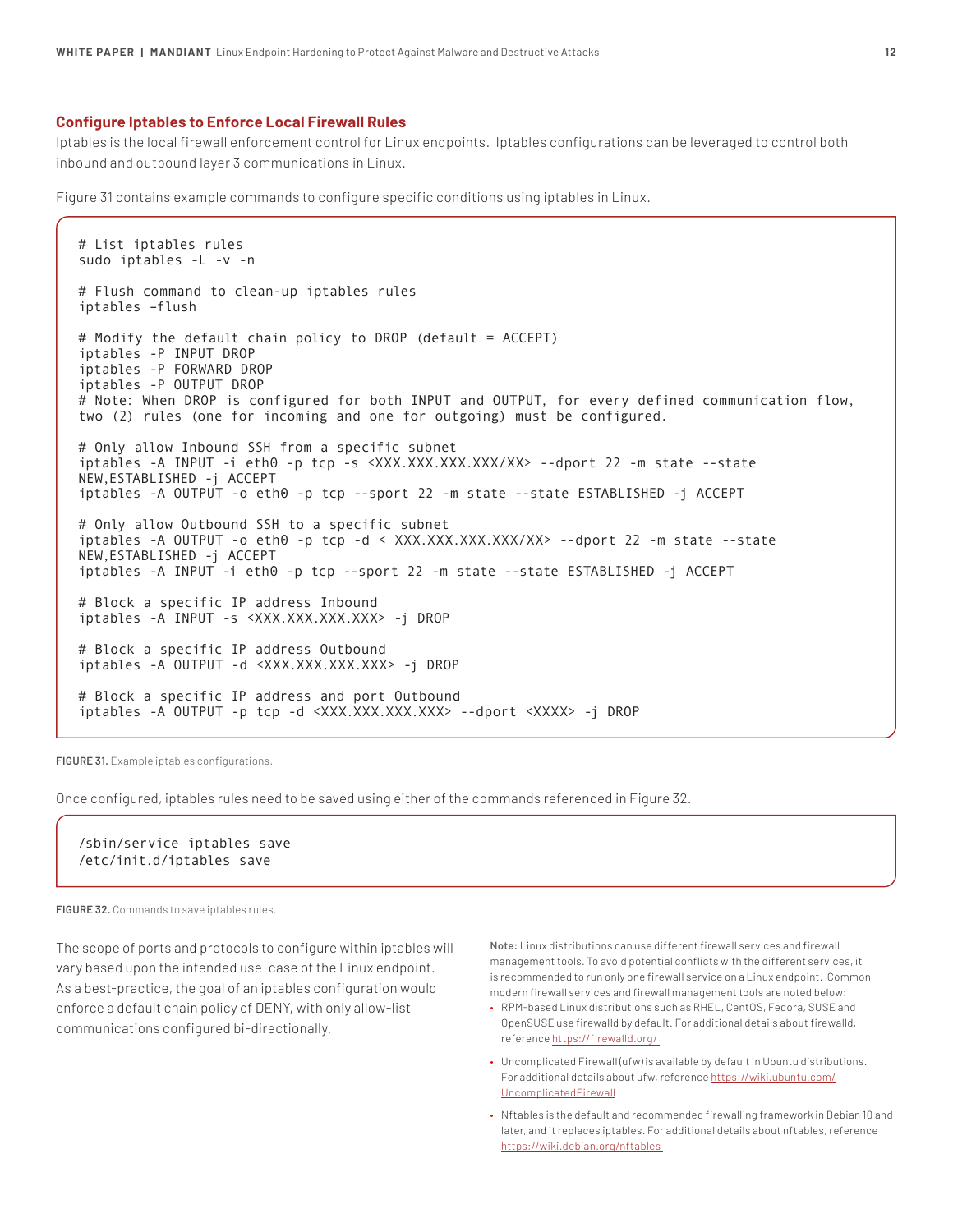## **Disable Unnecessary Services**

Linux endpoints should be reviewed and hardened to protect against non-baselined services from being enabled and leveraged. To see a listing of all enabled and running services on a Linux endpoint, the command service—status-all can be leveraged. Any running services will have a "+" symbol associated (Figure 33).

| ſ<br>J<br>$\ddot{}$                                                     | acpid                       |
|-------------------------------------------------------------------------|-----------------------------|
| ſ<br>$\lceil$<br>-                                                      | alsa-utils                  |
| ĺ<br>$\overline{\phantom{a}}$<br>$\overline{\phantom{a}}$               | anacron                     |
| ĺ<br>$\overline{\phantom{a}}$<br>$^+$                                   | apparmor                    |
| ĺ<br>$\begin{array}{c} \end{array}$<br>$^{+}$                           | apport                      |
| ĺ<br>J<br>$\overline{\phantom{0}}$                                      | avahi-daemon                |
| ĺ<br>$\mathbf{l}$                                                       | bluetooth                   |
| ĺ<br>I<br>$\overline{\phantom{a}}$                                      | console-setup.sh            |
| ĺ<br>$\mathbf{l}$<br>$^+$                                               | cron                        |
| ĺ<br>$\begin{array}{c} \end{array}$<br>$^{+}$                           | cups                        |
| ĺ<br>$\begin{array}{c} \end{array}$<br>$^{+}$                           | cups-browsed                |
| ĺ<br>$\begin{array}{c} \end{array}$<br>$\qquad \qquad +$                | dbus                        |
| ĺ<br>J                                                                  | gdm3                        |
| ĺ<br>J<br>$\overline{\phantom{a}}$                                      | grub-common                 |
| ĺ<br>J<br>$\qquad \qquad -$                                             | hwclock.sh                  |
| ĺ<br>$\mathbf{l}$<br>$^{+}$                                             | irqbalance                  |
| ĺ<br>$\begin{array}{c} \end{array}$<br>$^{+}$                           | kerneloops                  |
| ĺ<br>J<br>$\overline{\phantom{m}}$                                      | keyboard-setup.sh           |
| ĺ<br>$\mathbf{l}$                                                       | kmod                        |
| ĺ<br>J<br>$\ddot{}$                                                     | network-manager             |
| [<br>$\begin{array}{c} \end{array}$<br>$\ddot{}$                        | openvpn                     |
| ĺ<br>J<br>$\overline{\phantom{m}}$                                      | plymouth                    |
| [<br>J<br>$\overline{\phantom{a}}$                                      | plymouth-log                |
| [<br>J<br>$\overline{\phantom{a}}$                                      | pppd-dns                    |
| ĺ<br>J<br>$^{+}$                                                        | procps                      |
| [<br>J<br>$\overline{\phantom{a}}$                                      | pulseaudio-enable-autospawn |
| [<br>J<br>$\overline{\phantom{a}}$                                      | rsync                       |
| ĺ<br>J<br>$\begin{array}{c} + \end{array}$                              | rsyslog                     |
| J<br>[<br>$\overline{\phantom{m}}$                                      | saned                       |
| ĺ<br>J<br>$\overline{\phantom{a}}$                                      | speech-dispatcher           |
| ĺ<br>J<br>$\overline{\phantom{a}}$                                      | spice-vdagent               |
| ĺ<br>$\begin{array}{c} \end{array}$                                     | udev                        |
| ĺ<br>J<br>$^{+}$                                                        | ufw                         |
| ĺ<br>$\begin{array}{c} \end{array}$<br>$\begin{array}{c} + \end{array}$ | unattended-upgrades         |
| ĺ<br>I<br>$\overline{\phantom{a}}$                                      | uuidd                       |
| ĺ<br>$\lceil$<br>$^{+}$                                                 | whoopsie                    |
| ĺ<br>I<br>$\overline{\phantom{0}}$                                      | $x11$ -common               |
|                                                                         |                             |

**FIGURE 33.** Example output of running services.

To disable a specific service, the command systemctl—now disable <service-name> can be leveraged.

Common Linux endpoint services that can be abused by adversaries and should be considered in-scope for disabling include:

- avahi-daemon
- NFS
- rpcbind
- rsync
- smb
- telnet

**Note:** The services listed above can be used legitimately, therefore the business justification for the services to remain enabled should be considered. To reduce the attack surface of a Linux endpoint, if the services are not required for operational purposes, they should be disabled. If the services cannot be disabled, at a minimum, local firewall rules should be configured to restrict the scope of inbound access to Linux endpoints for some of the common protocols and ports noted below.

- NFS (TCP & UDP/2049)
- rpcbind (TCP & UDP/111)
- smb(TCP/445)
- telnet (TCP/22)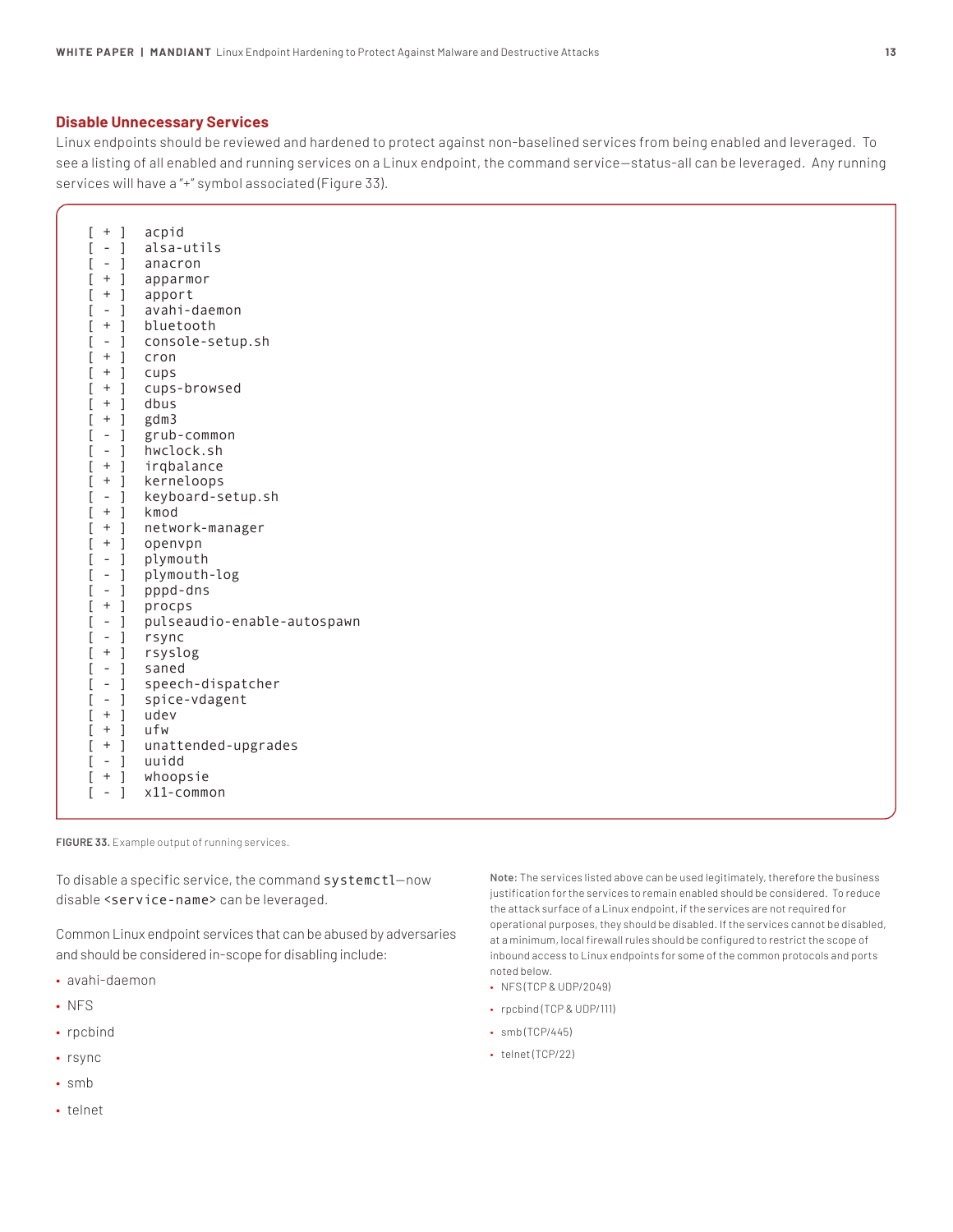## **NFS Server Hardening**

Network File Sharing (NFS) is a protocol that allows for directories and files to be shared with Linux clients over a network.

Configuration parameters for an NFS server are stored within the /etc/exports file.

Best practices for hardening an NFS server to prevent against unauthorized access to the file and directory contents include:

- If directories must be mounted with the rw option (which allows for both read and write requests on the NFS volume), to reduce risks of ransomware or data being overwritten in a malicious manner. ensure that the volumes and directories are not worldwritable
- Leverage the showmount command to review all exported directories. If directories or paths that should not be exportable are listed, restrictions can be defined within the /etc/exports file.

## **File Integrity Monitoring (FIM)**

Modern Linux platforms can leverage the Advanced Intrusion Detection Environment (AIDE) utility to create a database of files to verify their integrity—and to identify any newly created, modified, or removed files. To generate an initial AIDE database to baseline the filesystem, the aide —init or aideinit commands can be leveraged.

**Note:** AIDE initialization will check directories and files defined within the /etc/ aide.conf file. To include additional directories or files within the database, and to change any parameters, the /etc/aide.conf file can be edited and modified.

Once initialized, AIDE can be executed either manually (aide check or the aide -c /etc/aide/aide.conf —check commands) or as part of a scheduled (cron) job within /etc/ crontab. The output will identify files that have been added, removed, or modified since AIDE was last initiated or ran. Example output is included within Figure 34. For any added, removed, or modified files, the output from AIDE will provide additional context about the directory and file attributes.

## AIDE found differences between database and filesystem!! Verbose level: 6

Summary: Total number of entries: 286611 Added entries: 8 Removed entries: 4 Changed entries: 28

**FIGURE 34.** Example AIDE output.

For additional information about AIDE, reference: https://help.ubuntu.com/community/FileIntegrityAIDE

https://access.redhat.com/documentation/en-us/red\_hat\_ enterprise\_linux/7/html/security\_guide/sec-using-aide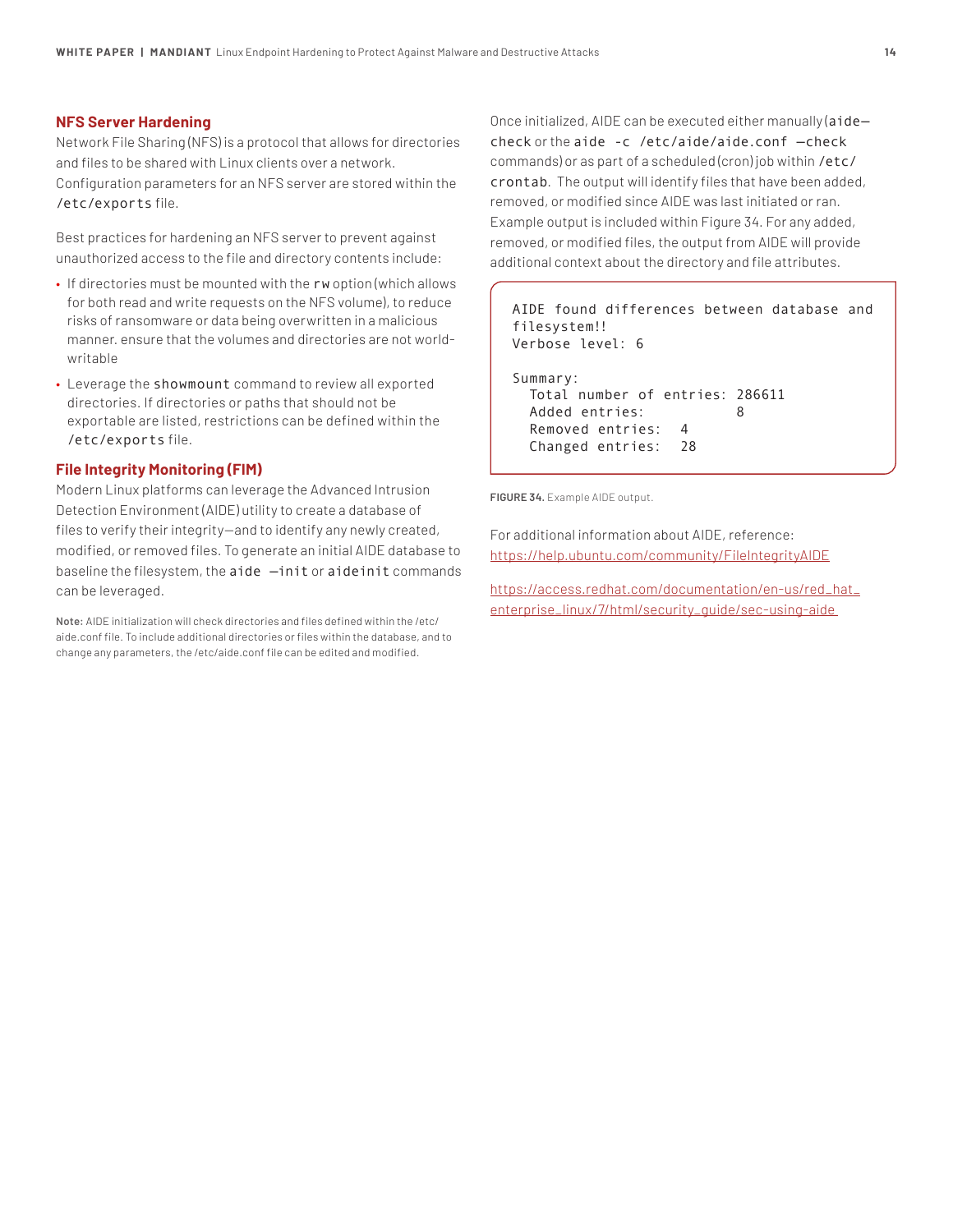## Credential Hardening

## **Root Account Hardening**

Organizations should not only limit the root account usage for Linux endpoints, but also regularly review and monitor any root account usage in the environment and perform best-practices such as:

- configuring a strong password.
- enforcing a password rotation on a pre-defined interaval.
- setting a unique password for root accounts on all Linux endpoints in the environment.

### **Identify and Protect Privileged Accounts**

Organizations should review and document all accounts configured on all Linux endpoints. All local accounts on a Linux endpoint are listed in the files /etc/passwd and /etc/ sudoers. Any modifications to content within these files should be reviewed to ensure that all accounts are authorized.

The UID (user identifier) value is used by Linux to identify a user. Any user account that has the UID value set to 0 will have root privileges. Organizations should check and ensure that the only account configured on a Linux system with UID 0 is the default root account. The command referenced in Figure 35 can be used to identify accounts that have a UID value set to 0.

cat /etc/passwd | awk -F:  $'(33 == 0)$  { print \$1 }'

**FIGURE 35.** Command to identify accounts with UID 0.

The sudo command allows users to run programs with the security privileges of another user. By default, sudo runs commands with superuser privileges. Access to the sudo privilege is managed through the /etc/sudoers file. Alternatively, file entries can also be created in the / etc/sudoers.d folder to provide sudo access to a user. Organizations should review the /etc/sudoers file and /etc/ sudoers.d folder to identify any groups that may have sudo access. Membership to any groups that have sudo access should be reviewed.

In RHEL, the group "wheel" has sudo access as part of the default configuration. The command referenced in Figure 36 can be used to identify all the members of a group (e.g., "wheel") on a RHEL endpoint.

### grep wheel /etc/group

**FIGURE 36.** Command to list all members of the wheel group.

### **Strong Password Enforcement**

Organizations should consider implementing mechanisms to ensure strong passwords are used for all accounts on Linux endpoints. The "Pam\_cracklib.so" module can be used to check the strength of passwords.

The command referenced in Figure 37 can be used to install the libpam\_cracklib module.

\$ sudo apt install libpam-cracklib

FIGURE 37. Command to install the libpam\_cracklib\_module\.

After the installation has completed, the /etc/pam.d/commonpassword file will need to be edited to enforce strong password requirements (Figure 38).

The available parameters for editing include:

- **• retry=1 :** Prompts user at most 1 time before returning with error. The default is also 1.
- **• minlen=15 :** The minimum acceptable size for the new password.
- **• ucredit=-1 :** The password must contain at least 1 uppercase characters.
- **• lcredit=-1 :** The password must contain at least 1 lowercase characters.
- **• dcredit=-12 :** The new password must contain at least 12 digits.
- **• ocredit=-12 :** The new password must contain at least 12 symbols.

sudo cp /etc/pam.d/common-password /root/ sudo nano /etc/pam.d/common-password

# Edit parameters password requisite pam\_cracklib.so retry=1 minlen=15 ucredit=-1 lcredit=-1 dcredit=-1 ocredit=-1

**FIGURE 38.** Steps to enforce strong password requirements on a Linux endpoint.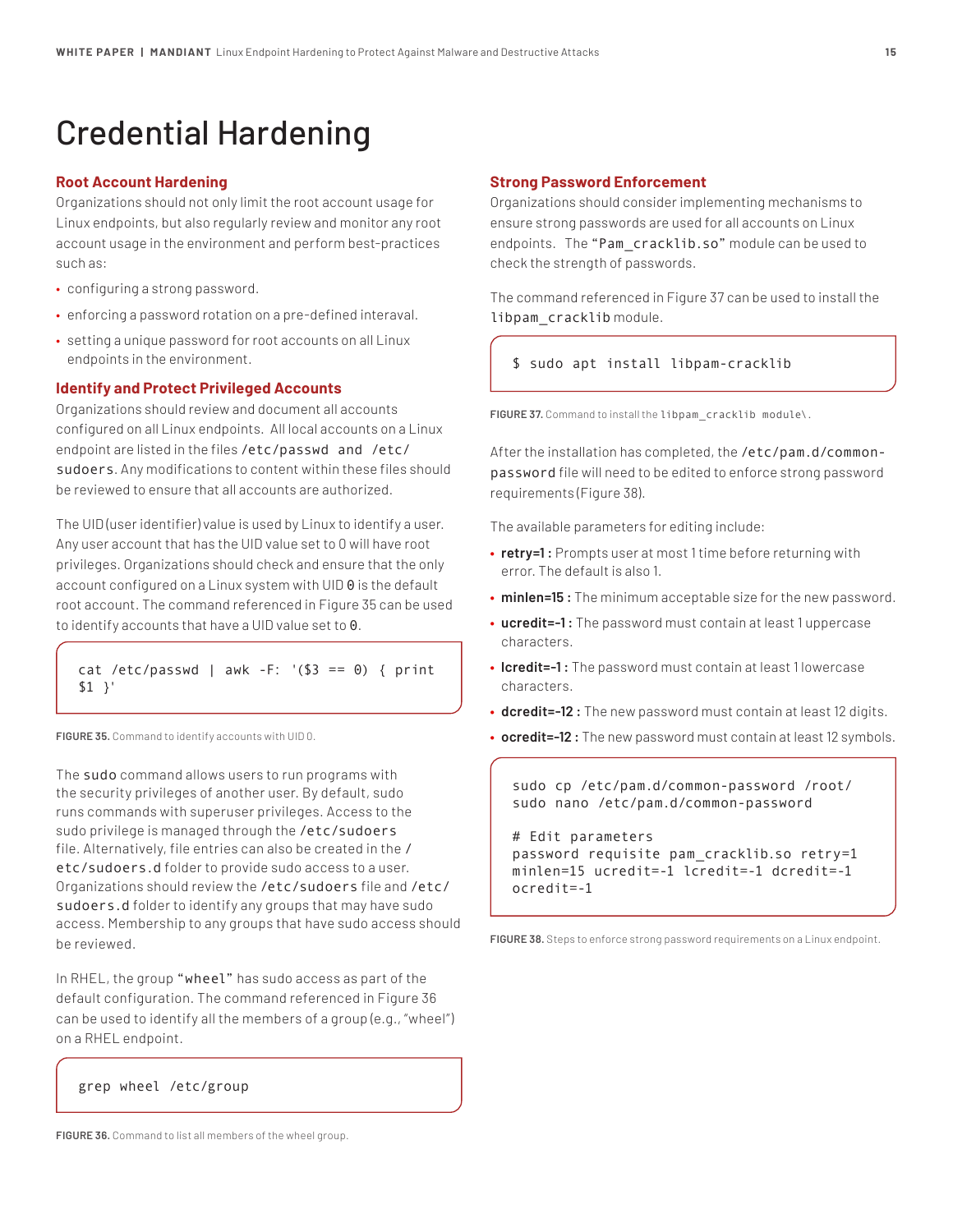The settings referenced in Figure 39 are recommended to enable password lockout for failed authentication attempts, where the example enforces an account lockout after five (5) failed logon attempts.

auth required pam\_faillock.so preauth audit silent deny=5 unlock\_time=900 auth [success=1 default=bad] pam\_unix.so auth [default=die] pam\_faillock.so authfail audit deny=5 unlock\_time=900 auth sufficient pam\_faillock.so authsucc audit deny=5 unlock\_time=900

**FIGURE 39.** Enable Lockout for failed password attempts.

The setting referenced in Figure 40 will prevent root account lockout as a result of an account lockout configuration.

auth required /lib/security/\$ISA/pam\_tally.so onerr=fail no\_magic\_root

**FIGURE 40.** Configuration to protect root accountsa from lockout.

The setting referenced in Figure 41 will enforce that the sha512 hashing algorithm is used as part of the password storage configuration. 

#### password sufficient pam\_unix.so sha512

**FIGURE 41.** Configure usage of sha512 for password hashing.

Accounts that are inactive for a long period should be audited and disabled on a periodic basis. The lastlog command can be used to identify the last login date for a specific account.

## **Interactive Logon Restrictions**

Organizations should configure the shell field in the /etc/passwd file to "/sbin/nologin" for accounts that don't require interactive logons, which effectively disables shell access for an account (Figure 42).

usermod -s /sbin/nologin <user>

**FIGURE 42.** Command to set the shell for a user as /sbin/nologin for a specific account.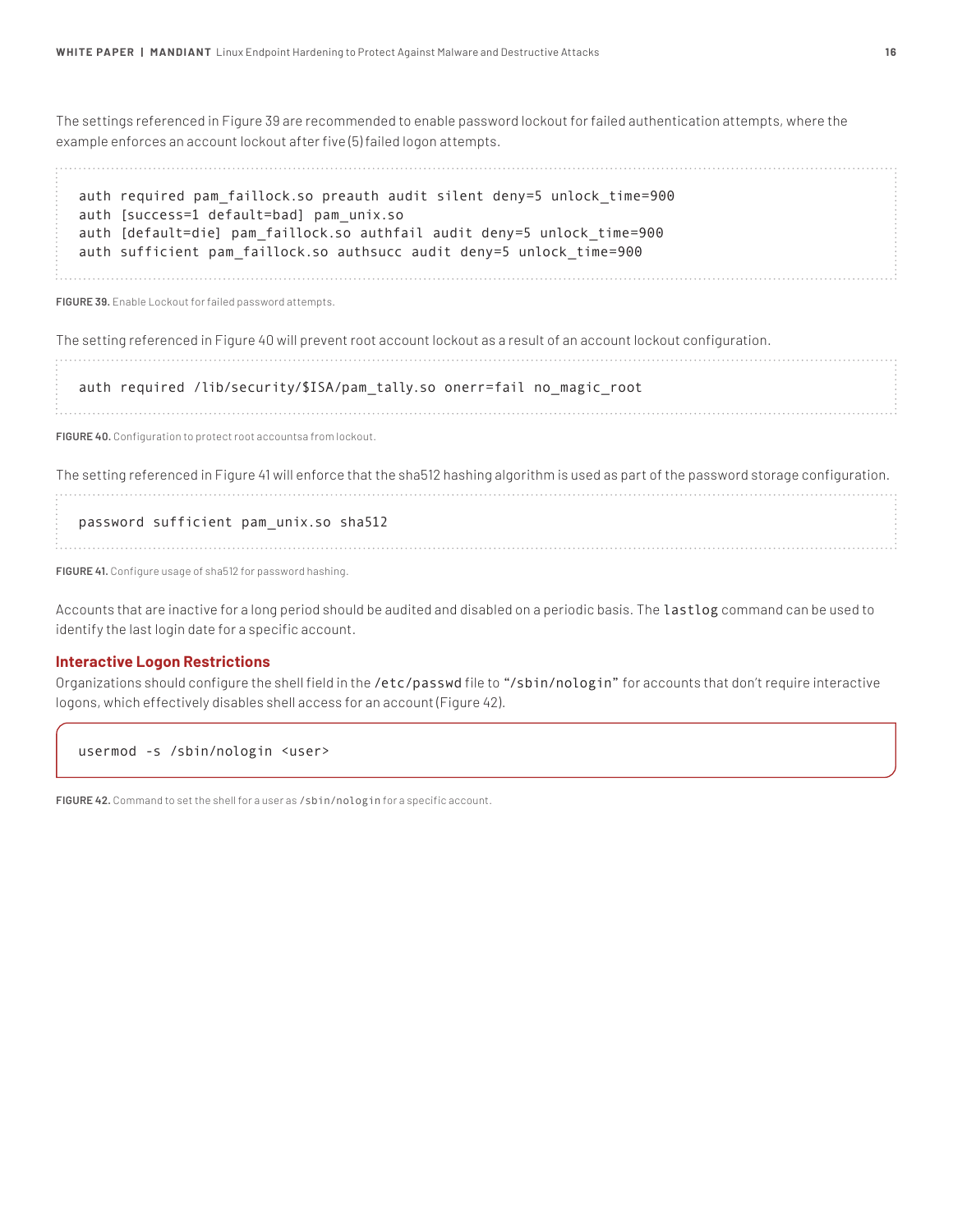## Auditing and Visibility

## **System Auditing Configurations**

Organizations should review Linux endpoint auditing configurations present in the Linux Auditing System (AuditD) to ensure that events and detections are recorded and available for review and analysis.

## **Linux Auditing System (Auditd)**

AuditD is a feature for Linux endpoints that provides logging of actions such as system calls, file access, authentication, and other security-related events. When installed (sudo aptinstall auditd) and enabled (sudo service auditd start), there are several types of security events that are recorded, such as:

- Modification to audit configurations and audit log files.
- Changes to trusted databases (e.g., /etc/passwd).
- Auditing and monitoring /etc/passwd for write, append, and read actions (using auditctl).
- Attempts to export information out of the system.
- Changes to user authentication mechanisms (e.g., SSH) .
- Modifications to user and group associations.
- Login and logout events.
- Unsuccessful unauthorized file access attempts.
- Privileged commands being invoked.
- File deletion events.
- Changes to privileged functions (e.g., sudoers).
- Kernel module loading and unloading.
- Auditing of all privileged functions.
- File mount conditions.
- Locations of public/private keys (within the .ssh directory)

While there are many benefits of enabling auditd, there are also some potential performance impacts. Once configured, auditd logs can quickly accumulate on an endpoint, so organizations should have a mechanism in place to forward audit logs to a log aggregation tool or a SIEM. To enhance the performance of auditd, it is recommended to configure the /etc/audit/auditd.conf file to allow for the endpoint to have enough time to accumulate the logs to forward off the endpoint, as well as ensuring that logs are written to disk and not to the event buffer to protect against overutilization of the userspace (Figure 43).

Figure 43 provides sample auditd.conf configuration options that reflect optimized settings for both logging and performance. These settings should be tested on a subset of Linux endpoints to ensure that they are optimized for the current environment.

```
local_events = yes
write_logs = yes
log file = /var/log/audit/audit.log
log_group = root
log format = RAW
flush = INCREMENTAL
freq = 50num logs = 99
max log file = 50max_log_file_action = ROTATE
priority boost = 4disp_qos = lossy
#dispatcher = /sbin/audispd
name_format = NONE
##name = mydomain
space_left = 524space_left_action = EMAIL
verify_email = yes
action_mail_acct = root
admin_space_left = 256
admin_space_left_action = SUSPEND
disk full action = SUSPEND
disk_error_action = SUSPEND
use libwrap = yes##tcp_listen_port = XX
tcp_listen_queue = 5
tcp max per addr = 1##tcp_client_ports = 1024-65535
tcp client max idle = 0
enable_krb5 = no
krb5_principal = auditd
##krb5_key_file = /etc/audit/audit.key
distribute network = no
```
**FIGURE 43.** Example auditd configuration settings.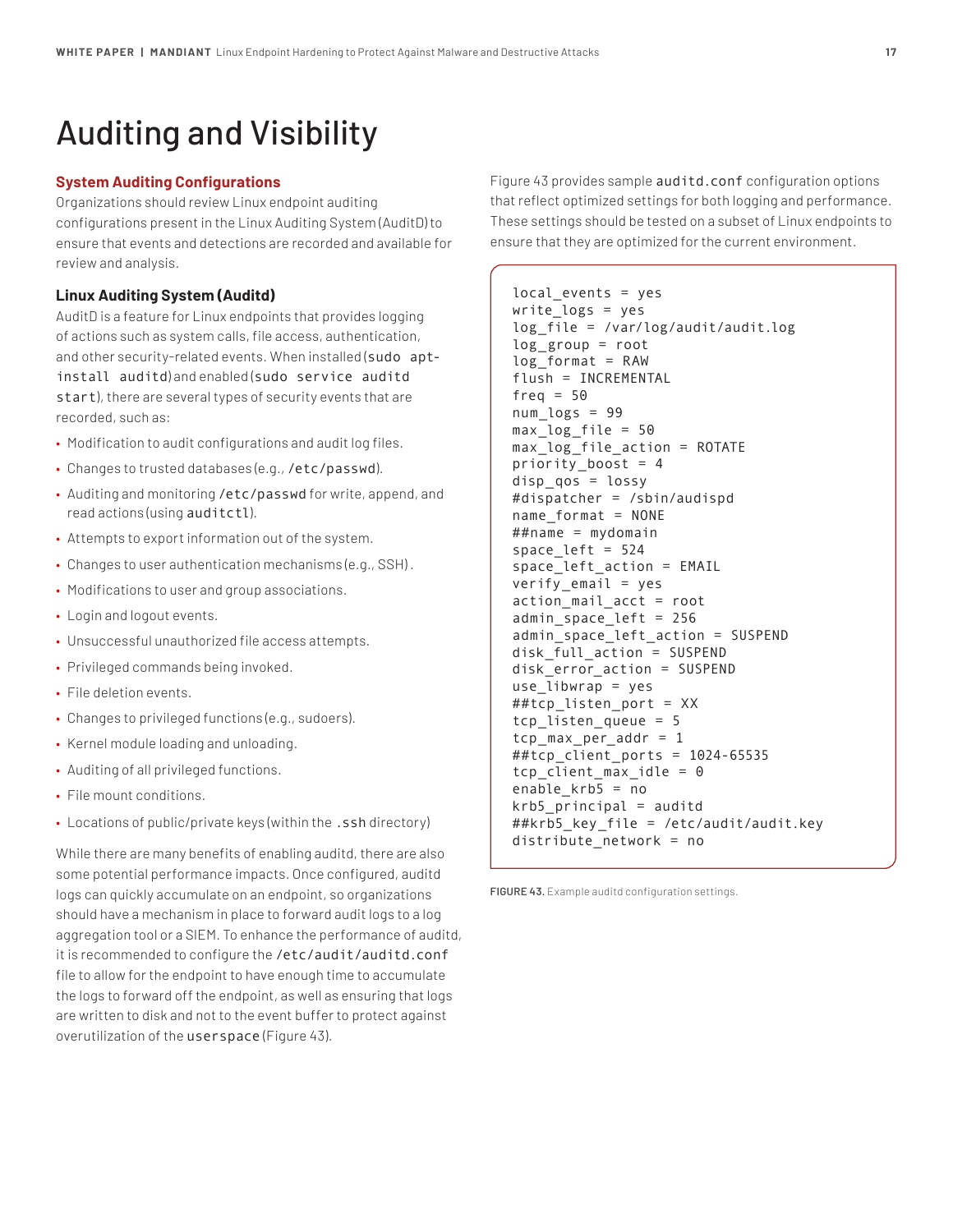After the /etc/audit/auditd.conf file has been configured, the next step to enhance visibility is to add additional rules to the /etc/audit/rules.d/audit.rules file. Some examples of events that can be generated by auditd rules include, but are not limited to:

- Reading, configuration, and monitoring of audit tools
- Standard kernel parameters, loading and unloading of modules (including modprobe configuration), and kexec usage
- Use of special files (e.g., attached block devices), mount operations, and swap operations
- Cron configurations
- Changes to users, groups, and passwords
- Changes to Sudoers/root privileges, login information
- Network events (e.g., hostname changes and connections)
- Startup scripts and search paths
- Service and system configurations
- Access to sensitive directories and binaries (e.g., /sbin)
- Process ID changes
- Session initiation
- Changes to sensitive access control levels (e.g., chmod >= 500)
- Common reconnaissance, suspicious use of binaries (e.g., Netcat, and code/data/process injections)
- Suspicious file access

The scope and type of rules required for auditing and visibility purposes will be different for each organization. Pre-configured rules for consideration are available from the following organizations:

- Center for Information Security (CIS)<sup>1</sup>
- Security Technical Implementation Guide (STIG)2
- Information Systems Security Organization (ISSO)
- Controlled Access Protection Profile (CAPP)3
- Labeled Security Protection Profile (LSPP)4

#### **Log Execution Timestamps (Shell History)**

Linux systems store commands executed by a user in a userspecific hidden ".bash history" file located in each user's home directory. This file can provide important information that is useful when investigating and reviewing a Linux endpoint. A limitation of the default shell history recording on Linux is that the history file does not contain timestamps. The availability of timestamps being recorded within the .bash\_history file can provide significant contextual information for an investigation.

Organizations should enable timestamps for the .bash\_history file by configuring a "HISTTIMEFORMAT" variable on the endpoint. The file ".bash\_profile" in a user's home directory can be used to configure this every time the user logs into the endpoint (Figure 44).

echo 'export HISTTIMEFORMAT="%d/%m/%y %T "' >> ~/.bash\_profile

**FIGURE 44.** Command to configure \$HISTTIMEFORMAT variable in a .bash\_profile file.

The default size of the history file is 1,000 lines. This means that any commands that are older than last 1,000 commands will be removed from the history file; therefore, it is recommended to increase the file's length. This can be configured by setting both the HISTSIZE and HISTFILESIZE variables on a Linux endpoint. The commands referenced in Figure 45 will configure variables in a user's bash profile, increasing the size of the history file to an unlimited value.

echo 'export HISTSIZE= ' >> ~/.bash\_profile echo 'export HISTFILESIZE= ' >> ~/.bash\_ profile

**FIGURE 45.** Commands to configure unlimited history file size for bash history.

#### **Session Recording**

Organizations should consider enabling user session recording. User session recording enables the ability to record and play back user terminal sessions. All the recordings are captured and stored in a text-based format in the system journal. This data can be used for auditing user sessions or performing forensics in case of a security incident.

For additional information for how to enable and configure session recording, reference:

https://access.redhat.com/documentation/en-us/red\_hat\_ enterprise\_linux/8/html-single/recording\_sessions/index

http://manpages.ubuntu.com/manpages/bionic/man5/sssdsession-recording.5.html

https://manpages.debian.org/testing/sssd-common/sssdsession-recording.5.en.html

https://fedoraproject.org/wiki/ScreenCasting

3 https://www.commoncriteriaportal.org/files/ppfiles/capp.pdf

<sup>1</sup> https://benchmarks.cisecurity.org/tools2/linux/CIS\_CentOS\_Linux\_7\_Benchmark\_v1.1.0.pdf

<sup>2</sup> https://github.com/linux-audit/audit-userspace/blob/master/rules/30-stig.rules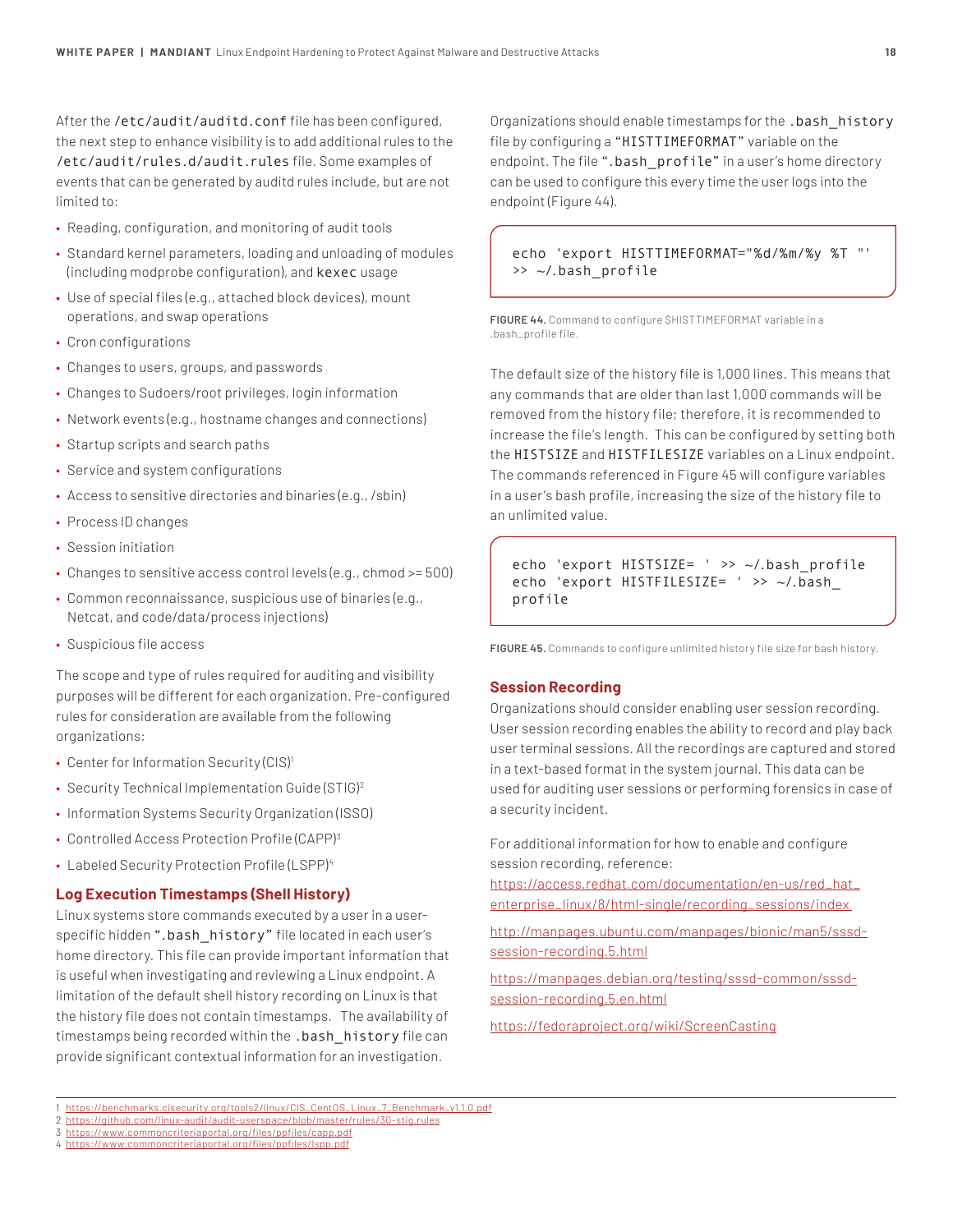## Conclusion

Linux-focused exploitation attacks can pose a serious threat to organizations. This whitepaper provides practical hardening guidance to protect against common techniques used by threat actors to access and deploy malware or backdoors on Linux endpoints. The guidance provided within this document is based on front-line expertise with helping organizations prepare, contain, eradicate, and recover from incidents where Linux endpoints have been targeted and impacted.

#### Learn more at **www.mandiant.com**

## **Mandiant**

11951 Freedom Dr, 6th Fl, Reston, VA 20190 (703) 935-1700 833.3MANDIANT (362.6342) info@mandiant.com

#### **About Mandiant**

Since 2004, Mandiant® has been a trusted partner to security-conscious organizations. Today, industry-leading Mandiant threat intelligence and expertise drive dynamic solutions that help organizations develop more effective programs and instill confidence in their cyber readiness.

## MANDIANT

©2022 Mandiant, Inc. All rights reserved. Mandiant is a registered trademark of Mandiant, Inc. All other brands, products, or service names are or may be trademarks or service marks of their respective owners. M-EXT-WP-US-EN-000422-01